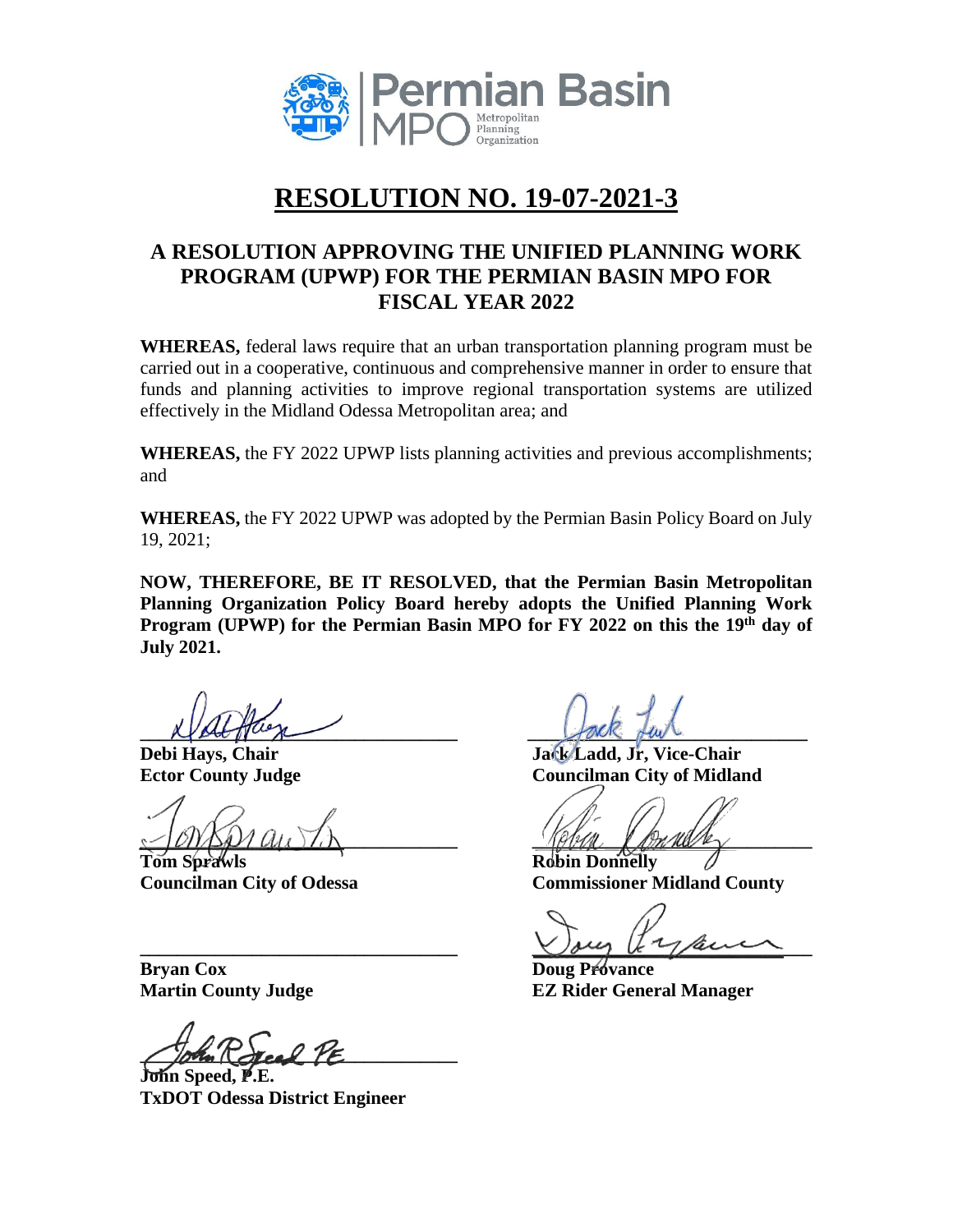

# FY 2022 October 1, 2021 to September 30, 2022

# UNIFIED PLANNING WORK PROGRAM

# PERMIAN BASIN MPO URBAN TRANSPORTATION STUDY

Prepared in cooperation with the Texas Department of Transportation and the U.S. Department of Transportation, the Federal Highway Administration and the Federal Transit Administration.

Approved by the Permian Basin MPO Policy Board on: July 19,2021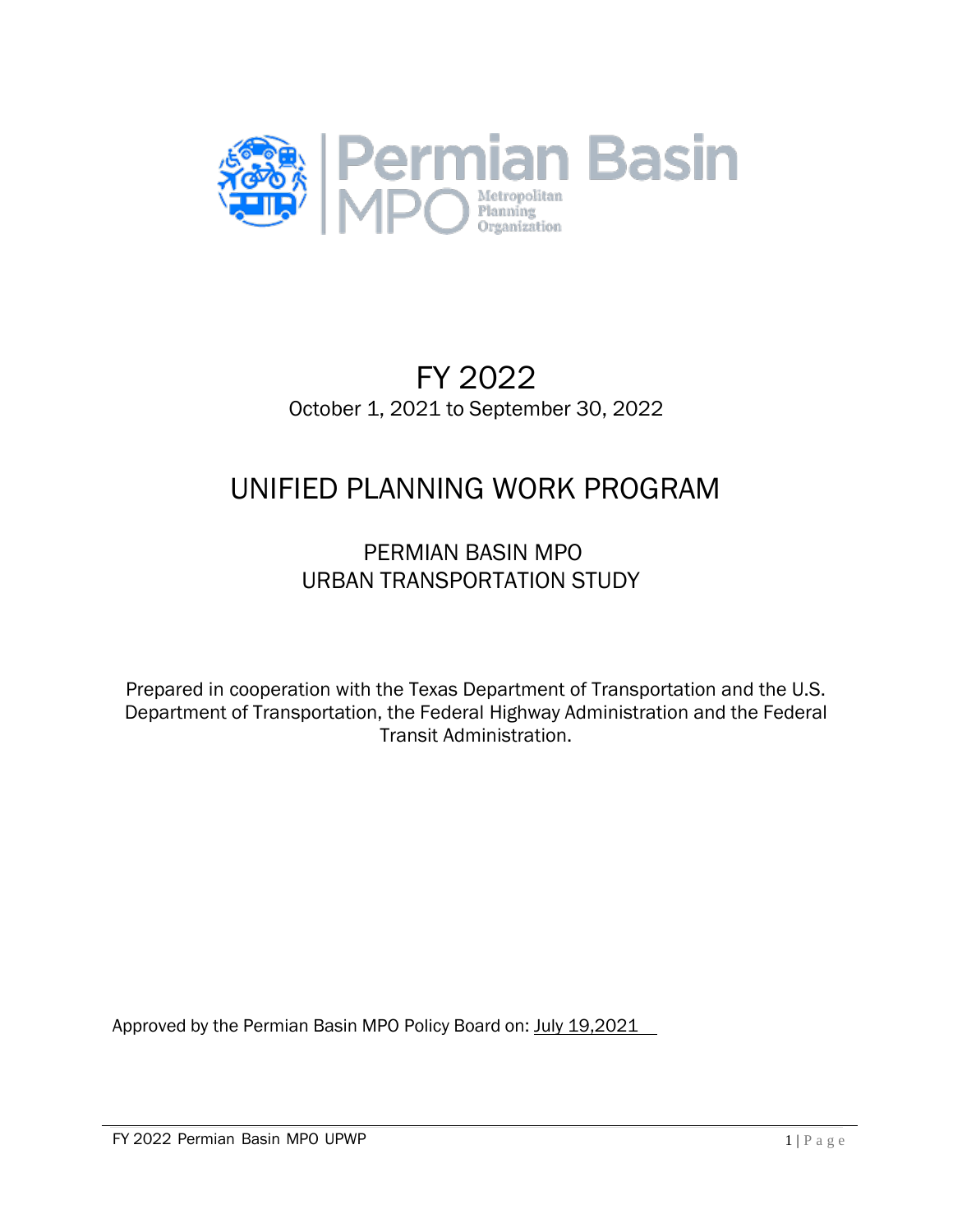#### TABLE OF CONTENTS

| Introduction |                      |    |
|--------------|----------------------|----|
|              | А.                   | 5  |
|              | Β.                   |    |
|              | C.                   | 7  |
|              | D.                   | 7  |
|              | Е.                   | 8  |
|              | <b>Work Elements</b> |    |
|              |                      |    |
|              |                      |    |
|              |                      |    |
|              |                      |    |
|              |                      | 25 |
| Appendices   |                      |    |
|              | А.                   |    |
|              | В.                   |    |
|              |                      |    |

| C. |  |
|----|--|
| D. |  |
| E. |  |
| E. |  |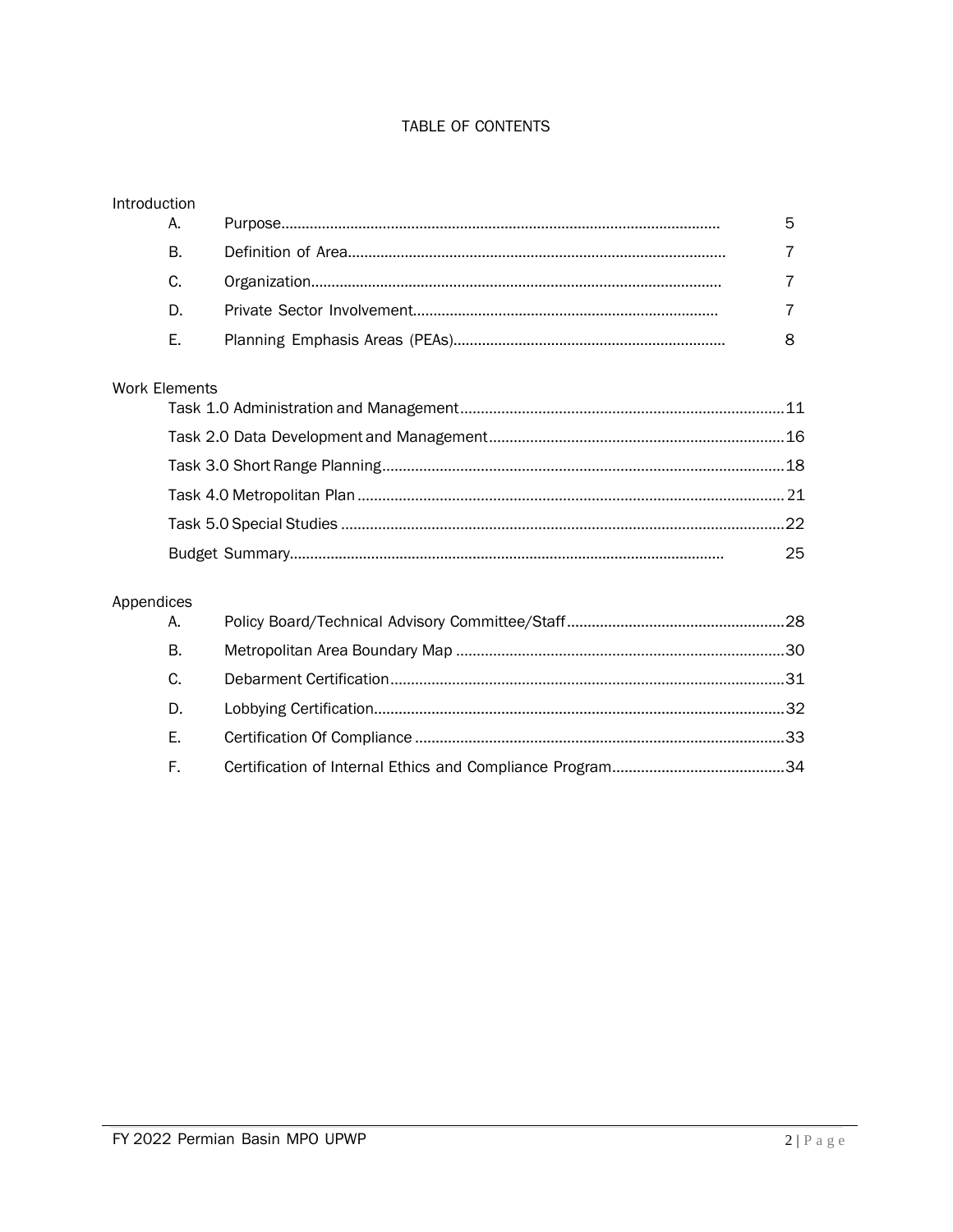This report was funded in part through grant(s) from the Federal Highway Administration and the Federal Transit Administration, U.S. Department of Transportation. The views and opinions of the authors [or agency] expressed herein do not necessarily reflect those of the U.S. Department of Transportation.

STATEMENT OF RIGHTS: The Permian Basin MPO is committed to ensuring that no person is excluded from participation in or denied the benefits of or be subject to discrimination in the receipt of its services on the basis of race, color, national origin, sex, age, disability or any other characteristics protected by law including Title VI of the Civil Rights Act of 1964 as amended. Any person who believes they have been aggrieved by an unlawful discriminatory practice regarding Permian Basin MPO's program has a right to file a formal complaint. Any such complaint must be in writing and submitted to Permian Basin MPO's Title VI Coordinator within one-hundred eighty (180)days following the date of the alleged occurrence. For more information regarding civil rights complaints or if information is needed in another language, please contact:

> Permian Basin MPO Cameron Walker, Title VI Coordinator P.O. Box 60916 Midland, TX 79711 Phone# 432-617-0129 [cwalker@permianbasinmpo.com](mailto:cwalker@permianbasinmpo.com)

For other questions or concerns, please contact:

Permian Basin MPO Cameron Walker, AICP, Executive Director P.O. Box 60916 Midland, TX 79711 Phone # 432-617-0129 Ext. 1004

[www.permianbasinmpo.com](http://www.permianbasinmpo.com/)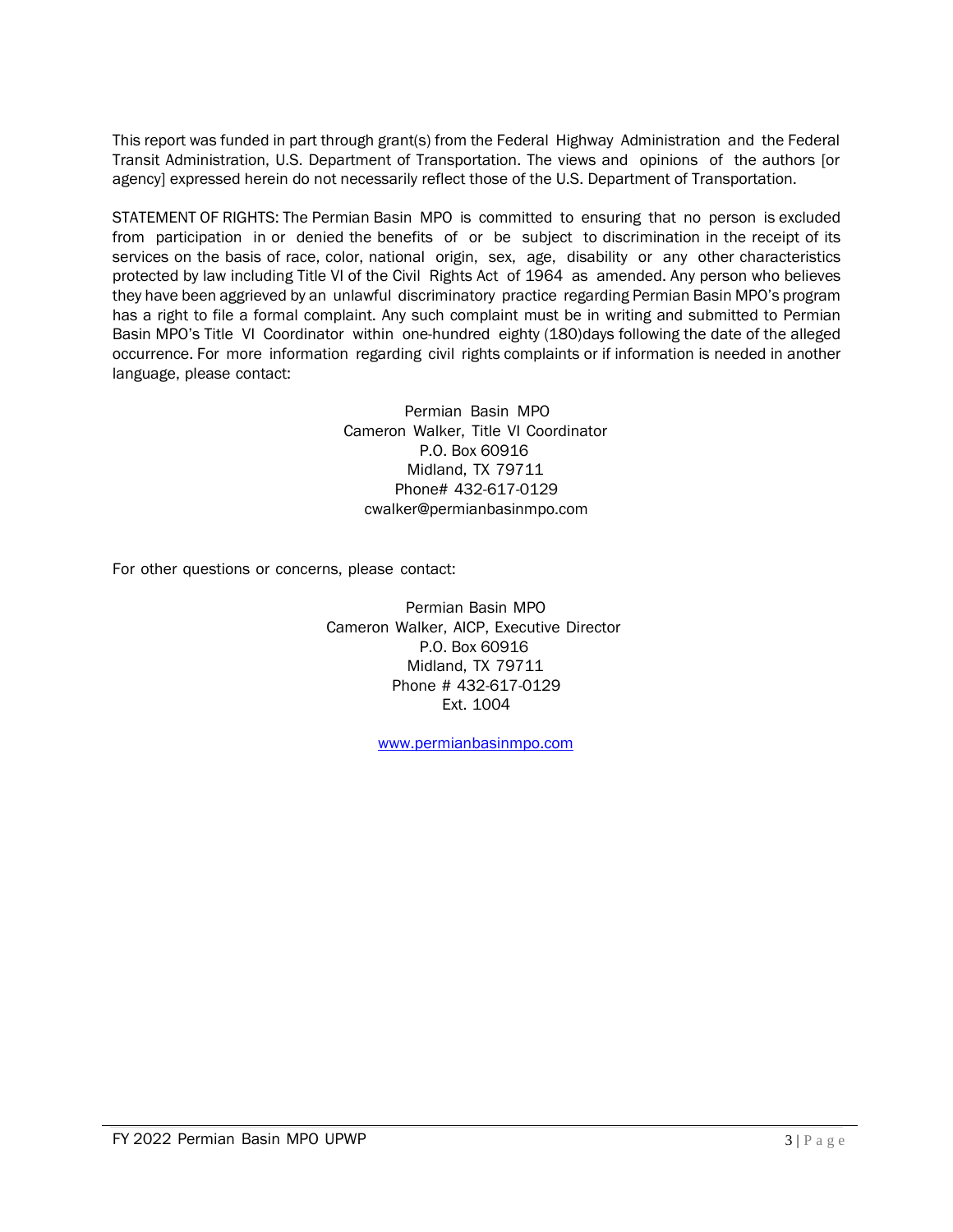#### **INTRODUCTION**

As a result of the Federal Aid Highway Act of 1962, the *Midland-Odessa Regional Transportation Study* (MORTS) *Metropolitan Planning Organization* (MPO) was initiated in April 1965. Guidance and direction of activities in the initial phase was furnished by the *Coordinating Committee* composed of representatives of the various participating governmental agencies (Ector County, Midland County, the City of Midland, the City ofOdessa and the Texas Highway Department).

In 1973, the organizational structure was revised to create a *Policy Advisory Committee* and a *Steering Committee*. The Policy Advisory Committee (PAC), the policy making body for the MPO was made up of representatives from Ector and Midland County, the Cities of Midland and Odessa and the Texas Highway Department District Engineer. The PAC considered recommendations from the Steering Committee, which was composed of staff members of the participating entities, representatives of state and federal agencies; key regional stakeholders; and, local, state and federal elected officials until the MPO became a selfsupporting agency in August 2006. At this time, the MPO changed its name from MORTS to the Midland Odessa Transportation Organization (MOTOR) and the PAC and Steering Committee were renamed the Policy Board and Technical Advisory Committee (TAC) respectively. In 2012, MOTOR MPO became a Transportation Management Area (TMA) by designation of the USDOT. In August 2015, the Policy Board voted to rename the organization Permian Basin MPO in order to better represent the area and to eliminate confusion with other transportation agencies. The City of Odessa acts as the fiscal agent for the Permian Basin MPO. Acting through its Policy Board, Permian Basin MPO, in conjunction with the Texas Department of Transportation (TxDOT), the Federal Highway Administration (FHWA), Federal Transit Administration (FTA), Martin, Midland and Ector Counties, the cities of Midland and Odessa, and MOUTD, the Permian Basin MPO administers the transportationplanning process in the urban area. This designation was renewed by contract with TxDOT and executed in September 2018. The contract reflects changes in the planning process brought about by the Fixing America's Surface Transportation (FAST) Act, and previous federal transportation language, such as ISTEA, TEA-21, SAFETEA-LU, and MAP-21. The FY 2022 UPWP was developed in accordance with the regulations set forth in MAP-21 and the Fixing America's Surface Transportation (FAST) Act passed in 2015. Together with the State of Texas, and the Midland Odessa Urban Transit District, the Permian Basin MPO is responsible for carrying out the provisions of MAP-21 and FAST Act as regulated by Title 23 Code of Federal Regulations. Permian Basin MPO planning activities are part of a required Continuing, Cooperative and Comprehensive (3C) transportation planning process.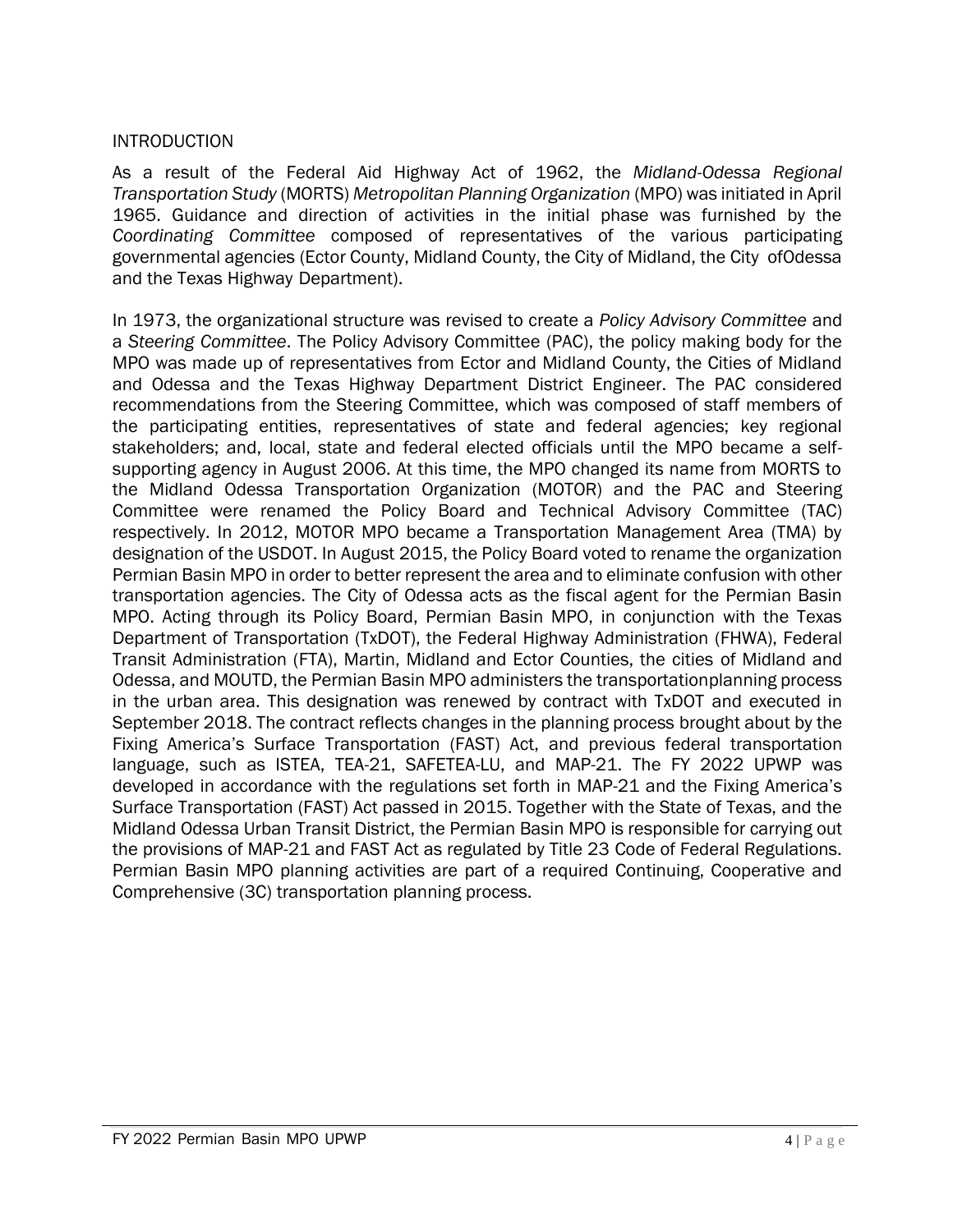#### A. PURPOSE

- 1. Each year Permian Basin MPO shall submit to TxDOT (the department) a program of work which includes goals, objectives and tasks required by each of the agencies involved in the metropolitan transportation planning process. This program of work is to be called the Unified Planning Work Program (UPWP) or any name that may be specified in future federal or state regulations.
- 2. The UPWP will be prepared for a period of one year only. The UPWP shall only reflect work that can be accomplished during the fiscal year.
- 3. The effective date of each UPWP will be October 1 of each fiscal year or the date of the department approval, whichever occurs later. On that date, the UPWP shallconstitute a new federal project and shall supersede the previous UPWP.
- 4. The UPWP shall comply with all applicable federal and state requirements and will describe metropolitan transportation and transportation-related planning activities anticipated in the one-year period.
- 5. The UPWP shall reflect transportation planning work tasks to be funded by federal, state or local transportation, or transportation related tasks planning funds.
- 6. The use of federal metropolitan transportation planning funds shall be limited to transportation planning work conducted inside the Metropolitan Area Boundary (MAB).
- 7. The use of federal transportation planning funds shall be limited to corridor/sub-area level planning objectives (planning and environmental linkage and safety studies are considered corridor level planning). The use of such funds beyond the stated objectives is not allowed.
- 8. Permian Basin MPO shall not incur any costs for work outlined in the UPWP or any subsequent amendments (i.e., add any new work tasks or change the scope ofexisting work tasks) prior to receiving approval from the department. Any costs incurred prior to receiving department approval shall not be eligible for reimbursement with federal transportation funds.

The UPWP work elements are developed to incorporate the ten planning factors of MAP-21 and the FAST Act and the seven MAP-21 national performance goals for federal highway programs listed below.

- 1. Support the economic vitality of the metropolitan area, especially by enabling global competitiveness, productivity, and efficiency.
- 2. Increase the safety of the transportation system for motorized and non-motorized users.
- 3. Increase the security of the transportation system for motorized and non-motorized users.
- 4. Increase the accessibility and mobility of people and freight.
- 5. Protect and enhance the environment, promote energy, conservation, improve the quality of life, and promote consistency between transportation improvements and local planning growth and economic development patterns.
- 6. Enhance the integration and connectivity of the transportation system, across and between modes for people and freight.
- 7. Promote the efficient system management and operation.
- 8. Emphasize the preservation of the existing transportation system.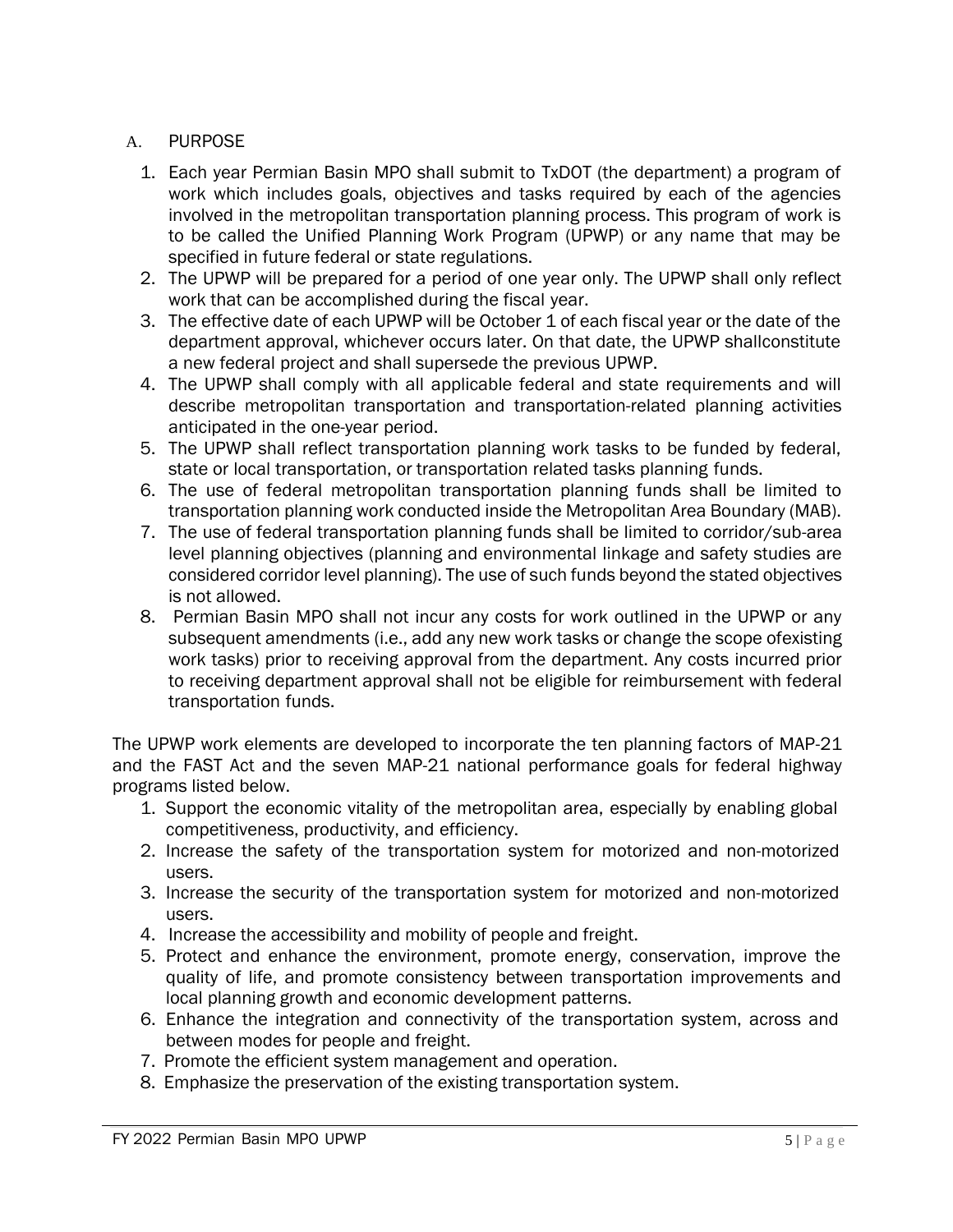- 9. Improving the resiliency and reliability of the transportation system and reduce or mitigate stormwater impacts of surface transportation.
- 10. Enhancing travel and tourism.

The MAP-21 and FAST Act national performance goals are:

- 1. Safety To achieve a significant reduction in traffic fatalities and serious injuries on all public roads.
- 2. Infrastructure condition To maintain the highway infrastructure asset system in the state of good repair.
- 3. Congestion reduction To achieve a significant reduction in congestion on the NHS.
- 4. System reliability To improve the efficiency of the surface transportation system.
- 5. Freight movement and economic vitality To improve the national freight network, strengthen the ability of rural communities to access national and international trade markets, and support regional economic development.
- 6. Environmental sustainability To enhance the performance of the transportation system while protecting and enhancing the natural environment.
- 7. Reduce project delivery delays To reduce project costs, promote completion through eliminating delays in the project development and delivery process, including reducing regulatory burdens and improving agencies' work practices.

Environmental mitigation efforts are assured at the planning stage for transportation improvements by the use of technology such as Geographic Information System (GIS), NEPAssist tool, and the cooperative exchange of information with federal, state, and local agencies related to or interested in transportation planning.

Public participation in the Permian Basin MPO planning process is an important on-going effort to obtain citizen input and is described in an adopted Public Participation Plan (PPP). Permian Basin MPO staff advertises all Policy Board, regular and special meetings, as wellas plan development workshops and public comment periods for planning documents.Information is also posted on the Permian Basin MPO website, [www.permianbasinmpo.com,](http://www.permianbasinmpo.com/) Facebook and Twitter social media pages.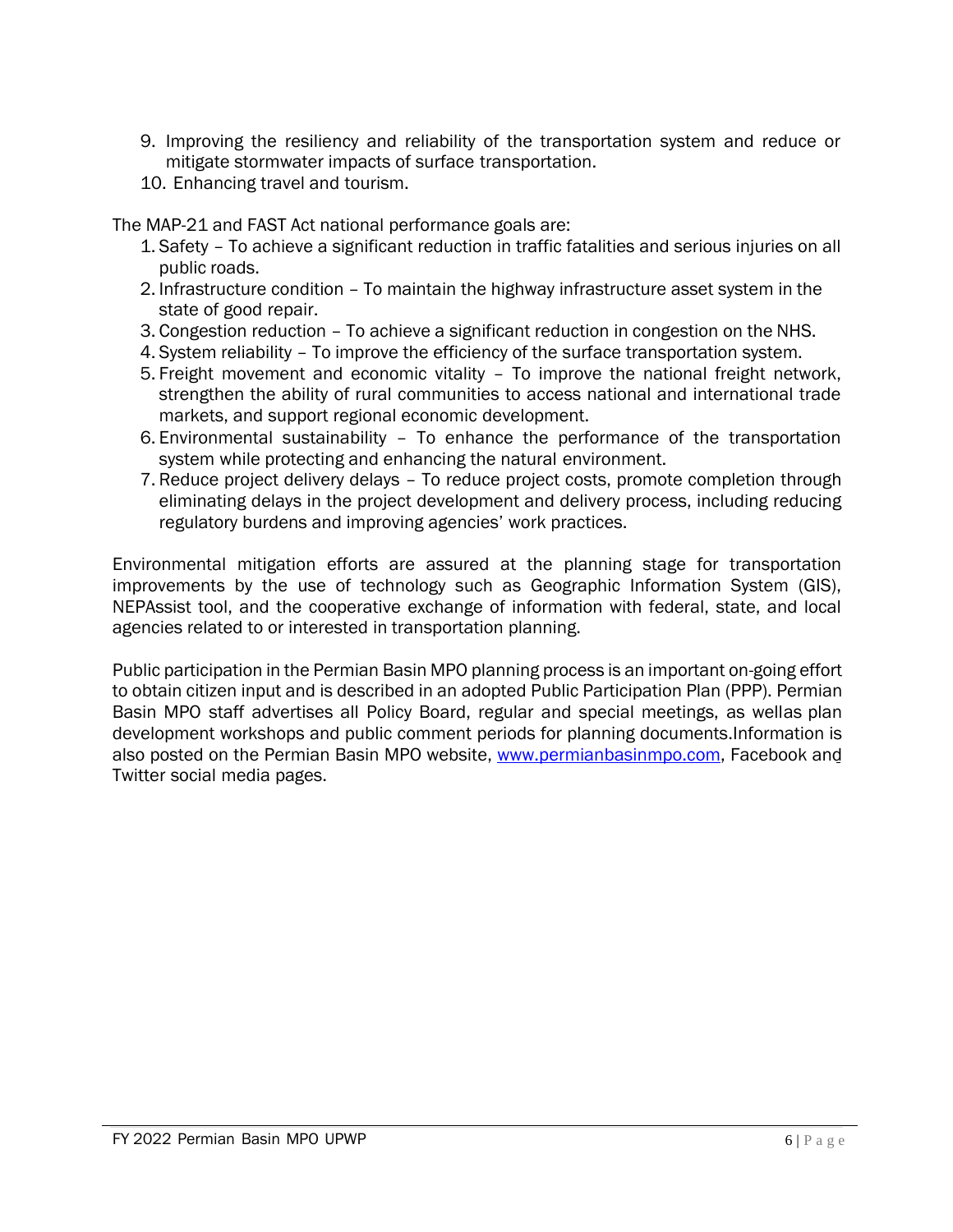#### B. DEFINITION OF AREA

The transportation planning process is conducted within the Permian Basin MPO boundary as shown on the map in Appendix B. The boundary includes the Cities of Midland and Odessa and portions of Ector, Martin, and Midland Counties. It also corresponds to the area of the region which is likely to become urbanized in the next 20 years.

#### C. ORGANIZATION

Permian Basin MPO, in cooperation with TxDOT, FHWA, and FTA, carries out the regional transportation planning process. As the Permian Basin MPO's Fiscal Agent, the City of Odessa, receives the reimbursement funds from TxDOT for Transportation and Transit Planning.

As mentioned in the Introduction, and illustrated in Appendix A, Permian Basin MPO utilizes three bodies: The Policy Board, the TAC, and MPO staff to conduct its required activities. The Policy Board is composed of local elected officials from member entities, the TxDOT Odessa District Engineer, and the MOUTD General Manager. The TAC (Appendix A) is also composed of representatives from the Cities of Midland and Odessa; Ector, Martin, and Midland Counties; TxDOT, and MOUTD. The TAC reviews the status of all projects within the Permian Basin MPO Metropolitan Area Boundary and performs other duties as assigned by the Policy Board. The Permian Basin MPO staff supports these bodies and carries out daily operations. The Permian Basin MPO Executive Director serves as chair of the TAC.

#### D. PRIVATE SECTOR INVOLVEMENT

Permian Basin MPO seeks input from the private sector on local and regional transportation issues. All civic and professional groups are encouraged to participate in the planning process. Private sector developers, stakeholders, and consultants will be used on an "as available" basis to augment and support the transportation planning process. Public involvement is assured in the Permian Basin MPO MAB through an adopted Public Participation Plan (PPP). Policy Board meetings, public meetings, and open public comment periods for the Transportation Improvement Program (TIP) and the Metropolitan Transportation Plan (MTP) are advertised in local newspapers, e-mail blasts, and social media notifications. Information related to transportation planning is also forwarded to stakeholders of the transportation industry, including appropriate federal, state, local agencies, and Economic Development Corporations. Developers and associated agencies that promote commercial and residential growth are also encouraged to participate.

Additionally, the Permian Basin MPO website contains information regarding the meetings of both the Policy Board and TAC, which includes agendas, meeting minutes and upcoming meeting dates. The website also includes news and information regarding transportation planning and upcoming projects. Access to documents such asthe TIP and MTP is also available for the public to aid in dispersing information to disadvantaged citizens. With a surge of social media users in recent years, Permian Basin MPO has utilized Facebook and Twitter for information sharing.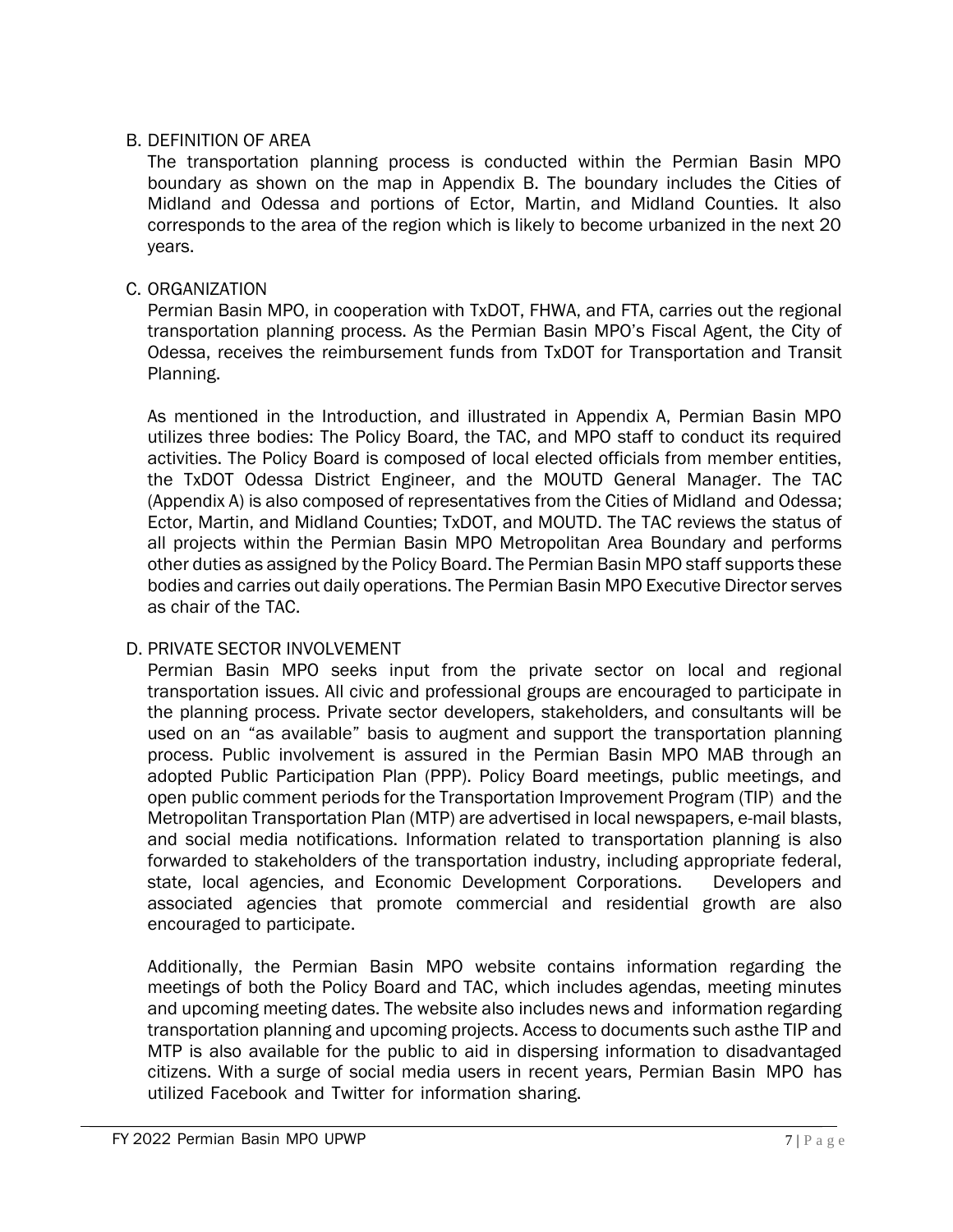- E. PLANNING ISSUES AND EMPHASIS In addition to previously stated planning efforts, the FY 2022 UPWP reflects USDOT transportation planning emphasis areas as listed below. The Federal PEAs are:
	- 1. MAP-21 and FAST Act Implementation

Transition to Performance Based Planning and Programming - The development and implementation of a performance management approach to transportation planning and programming that supports the achievement of transportation system performance outcomes. This PEA emphasizes the transition that all MPOs must make to performance-based planning and programming. MAP-21 and FAST Act require the development of performance measures on the national, state and MPO level. MPOs must create systems of planning and programming that direct local efforts to achieve established performance measures. Permian Basin MPO addressed this emphasis area through the development and ongoing maintenance of the 2020-2045 Metropolitan Transportation Plan (Subtask 4.1 of the UPWP), as amended in. The guidance from the MTP will then be implemented throughout the MPO's planning and programming operations. The MPO has adopted resolutions that address the federal performance measures and the state's established targets for safety, road, bridge, and transit asset conditions as well as system reliability (travel time).

#### 2. Models of Regional Planning Cooperation

Promote cooperation and coordination across MPO boundaries and across State boundaries where appropriate to ensure a regional approach to transportation planning. This is particularly important where more than one MPO or State serves an urbanized area or adjacent urbanized areas. Permian Basin MPO does not share a boundary or cross a state line. However, the coordination of transportation plans and programs, corridor studies, and projects could include collaboration among MPOs and operators of public transportation on activities such as: data collection, data storage and analysis, analytical tools, and performance-based planning. It is important for the MPO to foster strong working relationships with its regional partnersin pursuit of seamless, mutually beneficial transportation planning and policies. Permian Basin MPO will continue to be the transportation planning and implementation leader in the region and will work to coordinate transportation needs among its partners. Even though the Permian Basin MPO is not located near a state boundary or adjacent MPO, many of the USDOT representatives have suggested coordination objectives to be pursued annually. Specifically, Permian Basin MPO staff plan to increase public awareness and presence in the region by attending City Council, Commissioners' Court and Regional Planning Commission meetings, relevant Chamber of Commerce presentations and other community efforts thatimpact or discuss transportation. This activity will be a common thread throughout the tasks and responsibilities proposed in the UPWP. In FY 2019, the MPO staff worked directly with representatives of the TxDOT Freight Planning Division to establish a regional freight advisory committee to cover a 24-county area with two counties located in New Mexico. The Ector County Judge chairs a working committee that consists of private and public sector representatives numbering approximately 50 members. This effort is a part of a TxDOT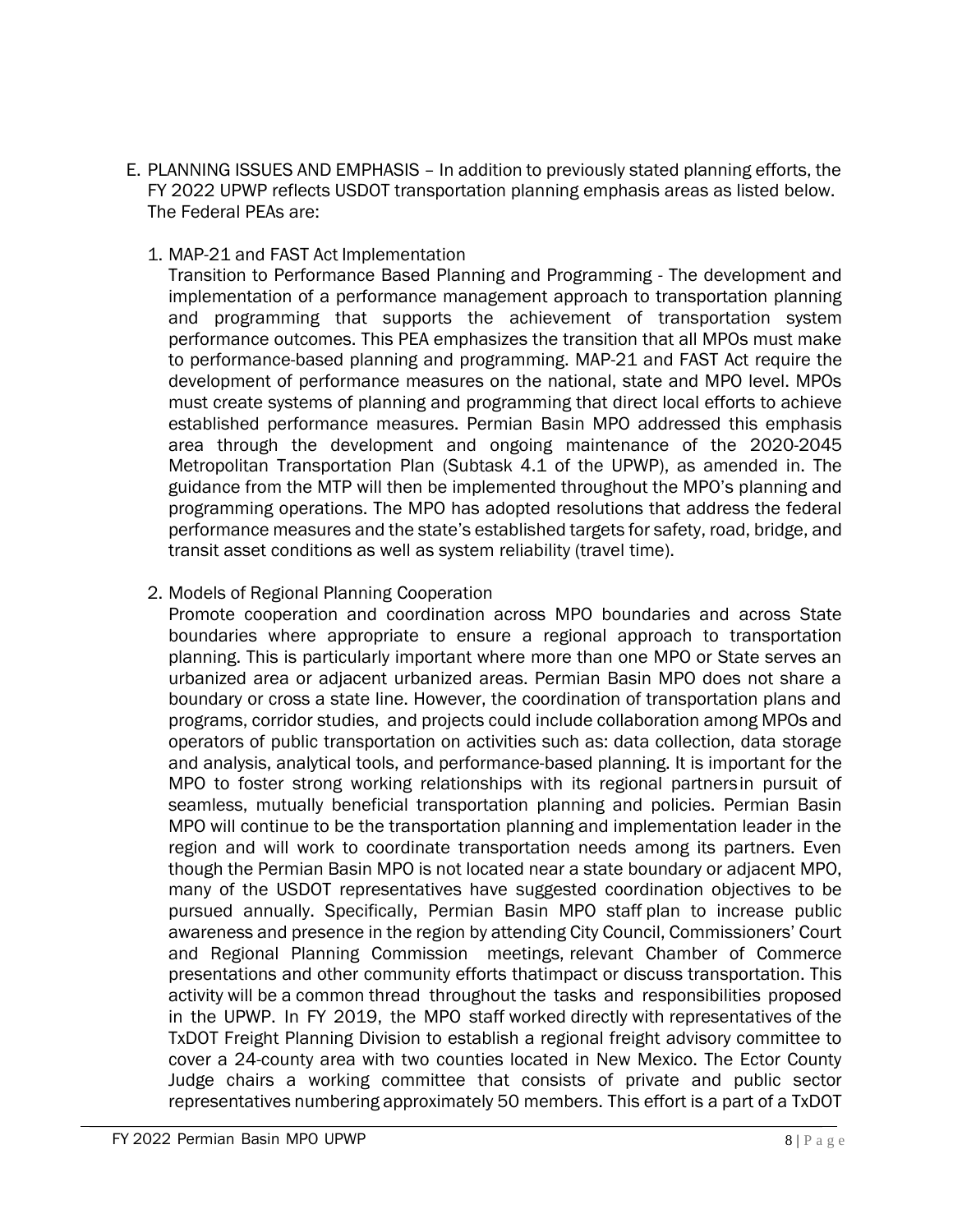and FHWA funded regional freight planto address the effects of oil and gas production in the Permian Basin and also to determine future project needs. The MPO will continue this task by creating its own Freight Advisory Committee.

#### 3. Ladders of Opportunity

Access to essential services – as part of the transportation planning process, identify transportation connectivity gaps in access to essential services. Essential services include housing, employment, health care, schools/education, and recreation. This emphasis area could include MPO and State identification of performance measures and analytical methods to measure the transportation system's connectivity to essential service and the use of this information to identify gaps in transportation services. The MPO will seek to identify transportation connectivity gaps to access essential services. Identification of these deficiencies can be made through the creation of performance measures used to specifically gauge such gaps. This work will be accomplished primarily through Subtask 1.6.

The West Texas region and more specifically, the Permian Basin, which includes all of the Permian Basin MPO MAB and multiple surrounding counties, experienced a high rate of population growth since 2010. The regional population growth is largely due to the oil and gas industry which has long been a key economic generator in west Texas. Along with the population growth, traffic volumes, crashes and crash fatalities have also risen sharply.

As part of the MPO's preparation of the 2045 MTP, the TAC and Policy Board have recognized that the needs for transportation improvements that align with the federally mandated system performance requirements far outweigh the availability offunding. Accordingly, the importance of the project selection process and selection criteria as outlined in HB 20 under Texas legislation cannot be over emphasized. The MPO's TAC met on numerous occasions to work out the criteria and weighting of the project selection scorecard. These details were documented in the 2045 MTP when itwas adopted in November of 2019.

*General Summary of Local Condition* – As stated previously, there is not adequate funding to complete necessary transportation improvements in the Permian Basin MPO boundary and across the region. This is true when MPO projects are considered and when local governments are responsible for project development. Housing shortages occur frequently in the Permian Basin MPO member communities; a general labor shortage has also occurred; and the school districts are at capacity. Much of the unincorporated land as well as portions within the city limits of both Permian Basin MPO member cities are encumbered with oil and gas wells, thus making surface development more challenging. Despite a slow downturn in the energy sector throughout the nation beginning in late 2014, the Midland Odessa area continued to grow but at a slower pace than in the previous four years.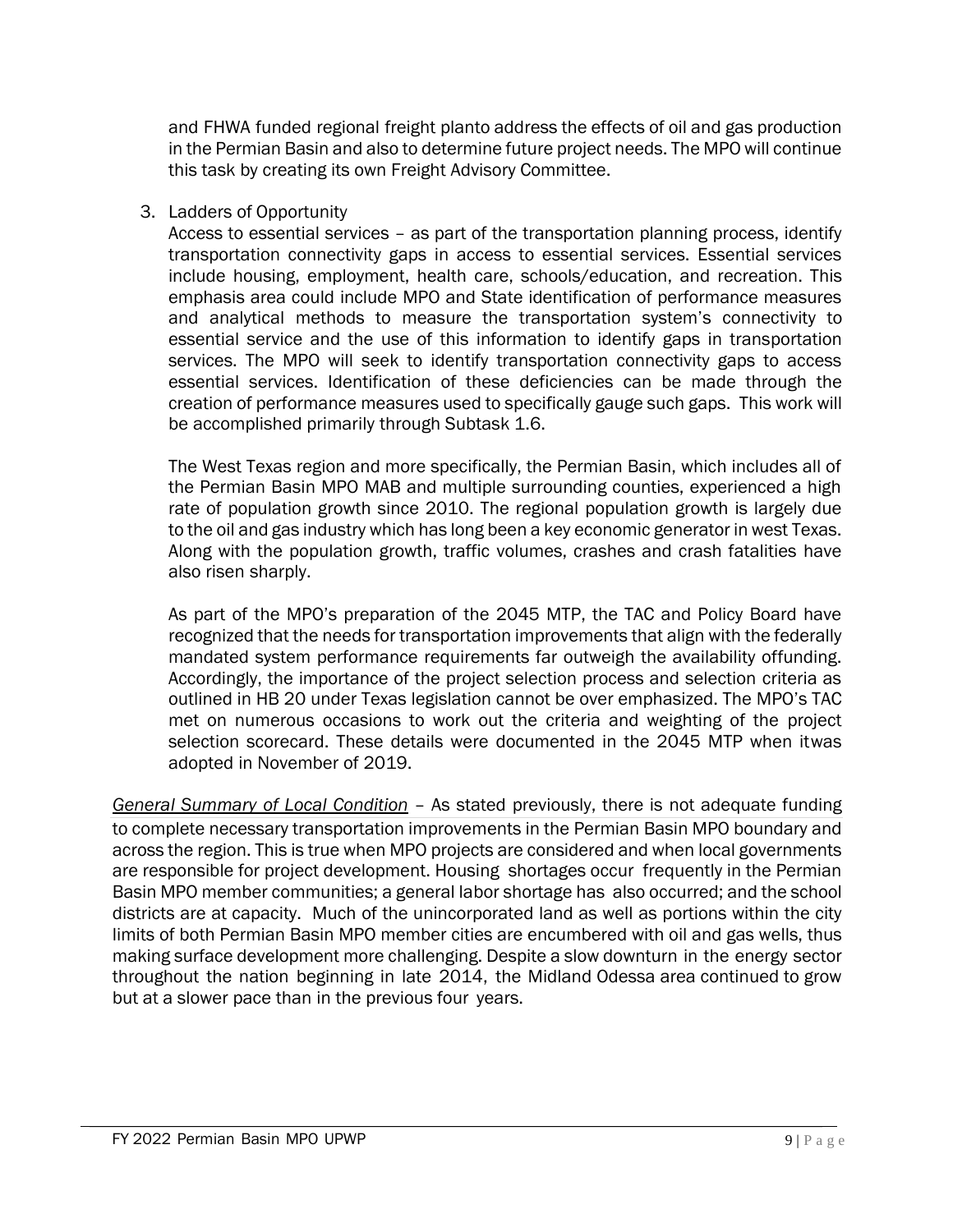Beginning in mid-2017, the large energy companies have made significant investment and reinvestment in the region with the objective of tripling production to approximately 6 million barrels per day. These private industry decisions have caused an increase in housing demand and cost, traffic congestion, necessary health care facilities, and education needs. Throughout 2020, the world experienced the Covid-19 pandemic. Severe economic loss has resulted from the pandemic. The Permian Basin region is the major source of oil and gas in the United States. At this time, it is unknown what the effect of job losses and business closures will have on the Midland, Odessa area. Early indications are that the industry will slowly recover.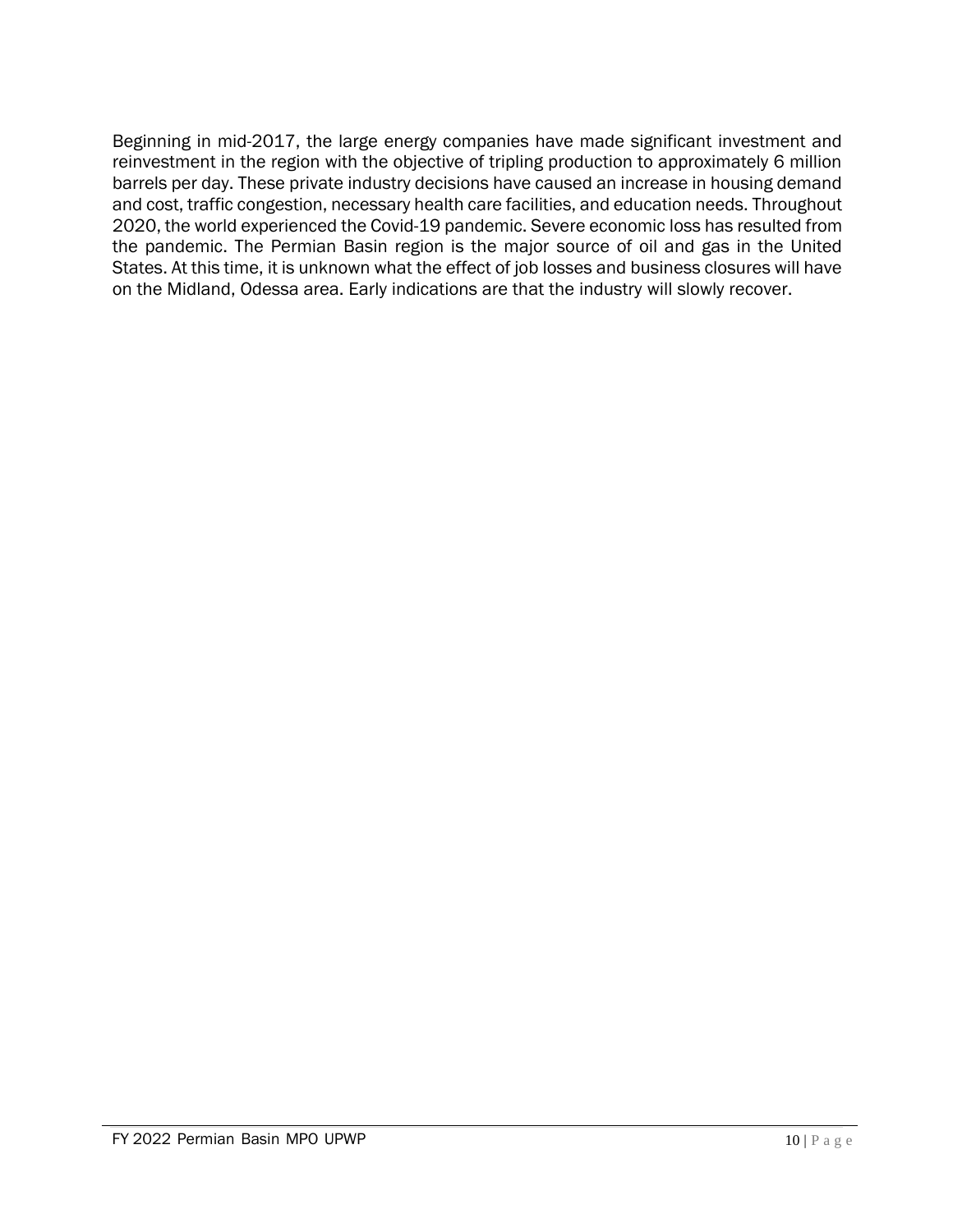# II. TASK 1.0 – ADMINISTRATION AND MANAGEMENT

### OBJECTIVE

Provide for the daily operation, organization, and coordination of the transportation and land use planning process; provide administrative oversight that will focus on planning for a multimodal transportation system that promotes interagency and citizen participation in the transportation and land use planning process; and provide Permian Basin MPO staff the opportunity for professional development through attendance at training workshops, courses and meetings.

#### EXPECTED PRODUCTS

Prepare a monthly FHWA PL-112 and FTA Sec. 5303 combined accounting report of Transportation Planning Funds (TPF), coordinate Permian Basin MPO Policy Board and TAC activities; update and maintain records with federal and state agencies; complete a fiscal audit as necessary, amend by-laws and other documents, and update the Public Participation Plan (PPP) as needed. Advocate public awareness with Chamber of Commerce transportation sub-committees, City Planning and Zoning Boards, Midland Odessa Transportation Alliance (MOTRAN), the La Entrada al Pacifico Rural Rail Transportation District (LEAP), Permian Basin Bicycle and Pedestrian Association, the Permian Basin Military Partners' Coalition, the Odessa and Midland Development Corporations, the Permian Road Safety Coalition, and other interested entities. The MPO staff will develop and maintain a file system to document how the MPO addresses the previous Federal Certification Review (2020) finding, comments, and recommendations. This will enable the MPO to prepare for the next Federal Certification Review more efficiently. Staff will prepare amended/new resolutions using related data to continue to address safety, road and bridge conditions, transit asset conditions and system reliability (PM1, PM2, PM3) as may be required in FY 2022. All reporting to TxDOT will be completed as needed.

#### PREVIOUS WORK

Staff coordinated Permian Basin MPO Policy Board and TAC regular and numerous special meetings, prepared monthly accounting reports, completed monthly reports for Transportation Planning Funds (TPF); updated and maintained state and federal records in compliance with federal and state regulations. Continued keeping records of limited English proficient callers including staff responses. Assisted with selection of consultant and review of draft Comprehensive Operations Analysis (COA) from E-Z Rider. Due to Covid, 11 Policy Board meetings were held in FY 2021.

#### **SUBTASKS**

### 1.1 Program Administration:

Activities under this subtask will provide oversight and coordination of the various programs contained in the work program. Accounting records of state and federal funds will be updated and maintained in accordance with federal, state, and fiscal agent requirements. Daily functions include correspondence, record keeping, public relations, meeting preparation, advertisement preparations, as well as local mileage to conduct normal MPO administrative business within the region.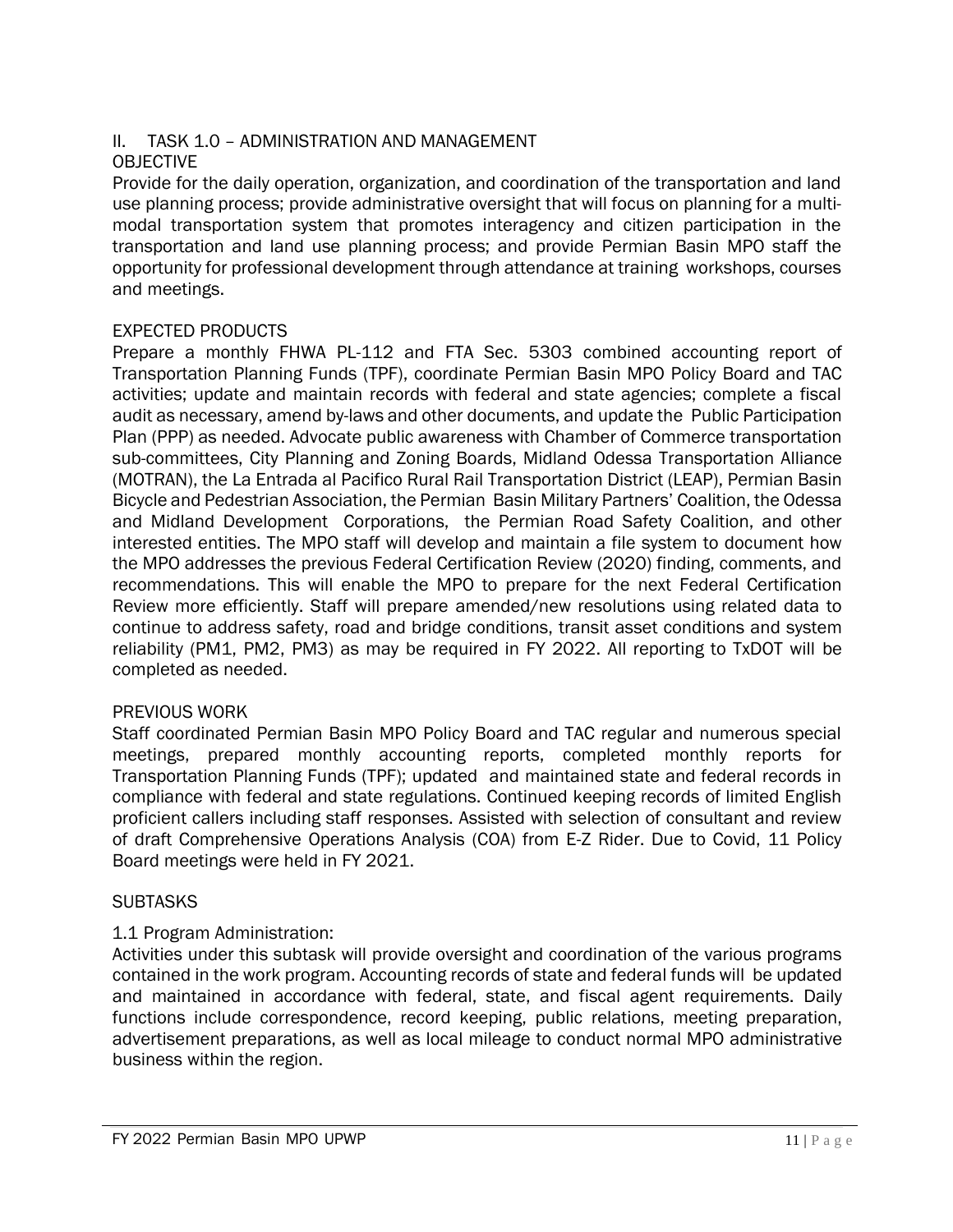#### 1.2 Office Equipment, Supplies, and Lease:

Office supplies, postage fees, office space lease and insurance premiums, phone service, subscriptions and printing required for planning activities are charged to this subtask. Office furnishings, computers, support hardware and software to facilitate work performed will be purchased by Permian Basin MPO, as needed. Consistent with 2 CFR 200 guidelines, FHWA and/or TxDOT must approve all purchases over \$5,000.00 in writing.

Activities under this subtask will provide an Americans with Disabilities Act (ADA) accessible office space for the Permian Basin MPO where administrative and technical staff can perform the planning for the Permian Basin MAB and hold meetings of the Permian Basin MPO Policy Board and TAC and other meetings as necessary. Office space will also be provided as a meeting place for the public to discuss transportation related materials and technical issues. Also included in this subtask are a reverse osmosis water treatment system, an alarm system, newspaper services, and other miscellaneous expenses.

#### 1.3 Indirect Costs:

Activities under this subtask include administrative fees paid to the Fiscal Agent, the City of Odessa. The City assists Permian Basin MPO in processing payables and providing an accounting mechanism and payroll system maintained by City staff. Permian Basin MPO also works with City of Odessa Department Directors who provide assistance, guidance and direction on legal issues, human resources, as well as providing contract procurement procedures and training. The Fiscal Agent also provides a process to advertise and pay expenses to recruit candidates for Permian Basin MPO staff positions.

#### 1.4 Professional Development:

The cost of attending approved transportation and land use planning workshops, conferences, technical workgroups, and Permian Basin MPO related meetings are charged to this subtask. Examples include TEMPO/AMPO meetings, Border Trade Advisory Committee meetings, regional planning meetings, travel demand modeling, GIS training and GIS meetings, and other similar scheduled events. This subtask includes funding for airfare, car rental, mileage, meals, lodging, registration fees, training materials, staff time, and conference costs. Any out of state travel must be approved in writing by TxDOT prior to incurring any costs.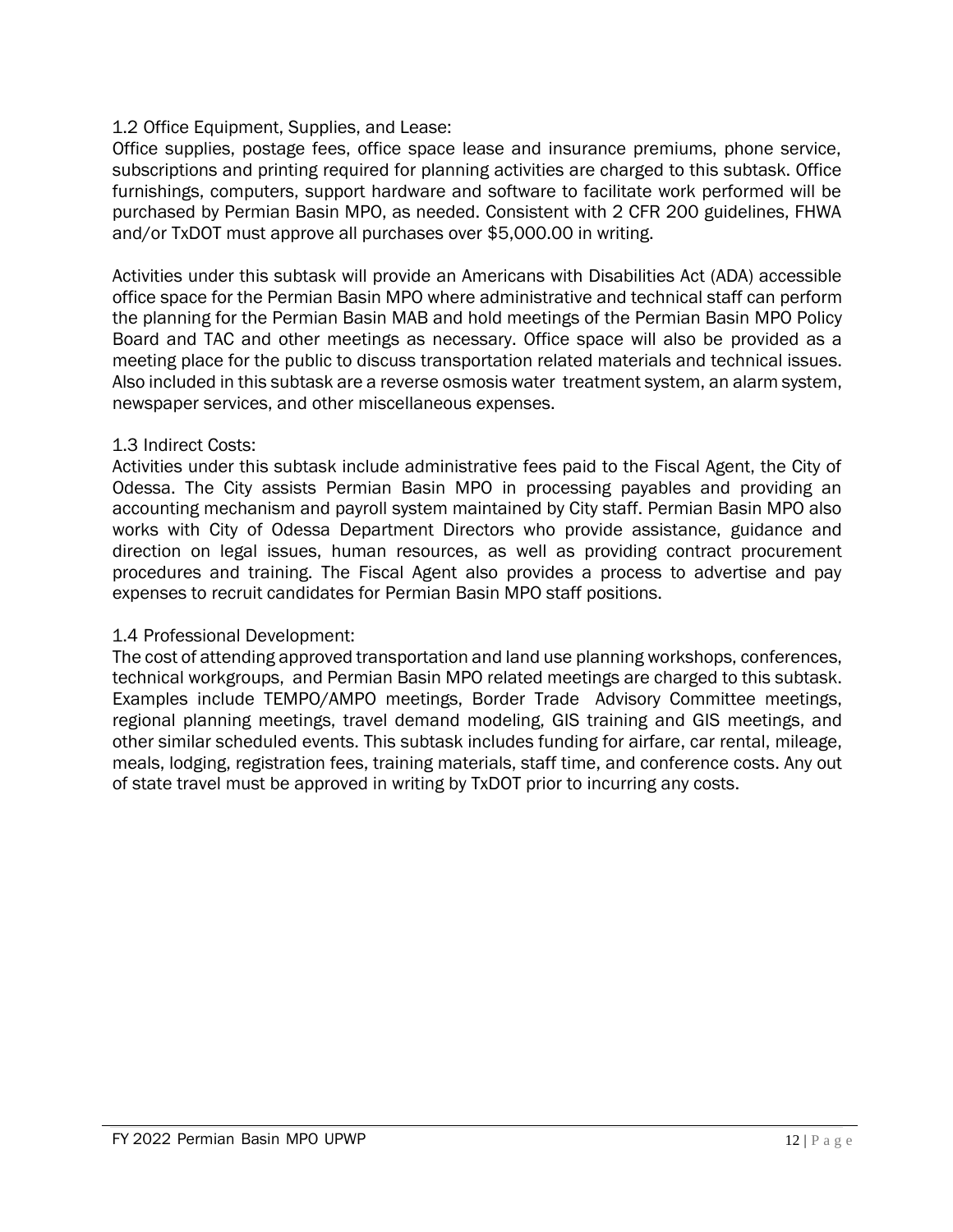1.5 Public Participation Plan and Title VI Civil Rights:

Permian Basin MPO staff will periodically review and update the public involvement procedures to monitor its effectiveness in obtaining input from citizens with minority, ethnic, and/or low-income backgrounds. Permian Basin MPO will amend the public involvement procedures as necessary based on these reviews. The MPO will utilize outside consultant assistance in the continuation of its public participation efforts.

Permian Basin MPO will conduct public meetings and hearings in accordance with its established policies and governing regulations. Permian Basin MPO will publish public notices of meetings as required. The purpose is to inform the general public and receive input on multi-modal transportation planning efforts in the MAB.

Permian Basin MPO staff will also provide data and technical support as needed to organizations participating in the transportation planning process to facilitate informed decision making about development needs and the impact on the transportation network. Permian Basin MPO will also consult as appropriate with state and local agencies responsible for land use management, natural resources, environmental protection, conservation, and historic preservation when developing long-range transportation plans.

Permian Basin MPO will seek out and consider the needs of those individuals traditionally underserved by existing transportation systems. The Permian Basin MPO staff will maintain public involvement procedures with the goal of ensuring that citizens from minority or ethnic backgrounds and/or low-income populations in the Permian Basin MPO MAB have an opportunity to participate in the planning process and to meet the requirements of the U.S. Title VI program.

Public access to Permian Basin MPO documents, maps and other visualization aides are provided at the Permian Basin MPO office or upon written request by direct mail or email. Permian Basin MPO will maintain a website to further its capabilities of providing information to the public. The website offers easy access to Permian Basin MPO documents in order to improve public outreach efforts. Policy Board meeting agendas and minutes are also available on the website [www.permianbasinmpo.com. I](http://www.permianbasinmpo.com/)n addition, Permian Basin MPO plans (TIP, MTP, PPP, and the Title VI Program) are available for public review and comment during the public comment periods outlined in the PPP. Documents can be found at the Permian Basin MPO office; www.permianbasinmpo.com; Ector County Library; Midland Centennial Library; the City Secretary's office in both Midland and Odessa; Martin County Courthouse; and TxDOT Odessa District office during the public comment periods. MPO staff will also maintain a database of contacts to be used to increase public participation. The Permian Basin MPO has experienced low public turnout at scheduled events and workshops. Assisted work from consultant(s) may continue into 2022. Permian Basin MPO will review and analyze Title VI data and will consider the information when prioritizing projects. Additionally, staff will continue to evaluate existing procedures for Title VI compliance using performance measures and indicators, including the following: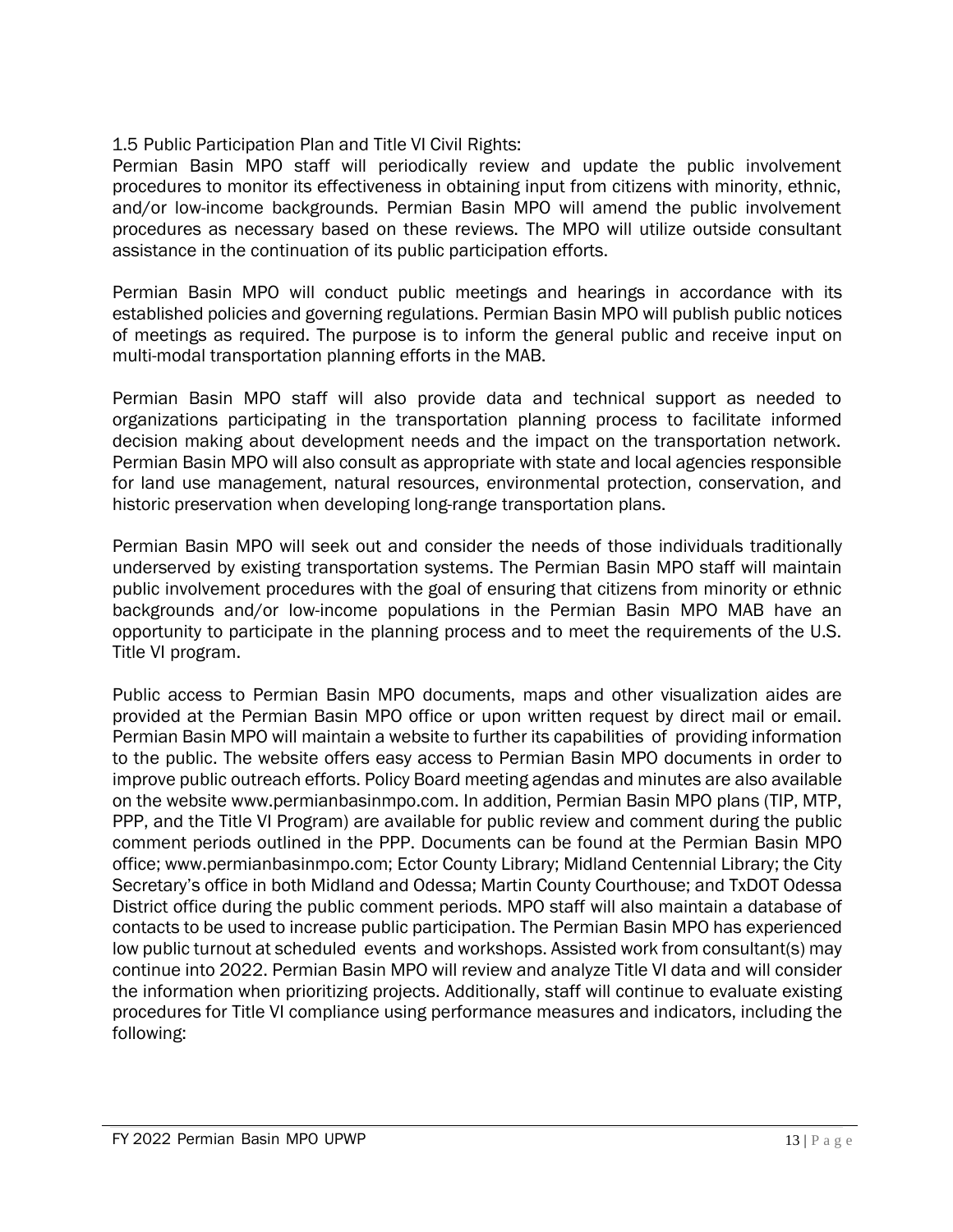#### 1.6 Performance Measures

With the passage of MAP-21 and the FAST Act, an anticipated set of Performance Measures to provide a means to invest federal transportation funds more efficiently by focusing on national transportation goals will continue to be implemented. On January 16, 2018, the Policy Board passed a resolution adopting the Safety Performance Measures and Targets (PM1) established by the Texas Department of Transportation. In January 2019, April 2020 and February 2021 the Policy Board approved new resolutions that commit the MPO to support TxDOT's adopted safety targets. In November 2018 and June 2021, PM2 resolutions were passed by the Policy Board. PM3 resolutions were also passed by the Policy Board in November 2018 and April 2021. These are directly tied to transportation system condition and reliability. Staff will continue to coordinate with TxDOT and the MOUTD to develop and refine performance measures as required by the FAST Act, Texas House Bill 20, and the MPO's Congestion Management Process. A Transit Asset Management Plan (TAM) and Transit Safety Plan has been approved by MOUTD in compliance with performance based planning requirements.

#### 1.7 Local and Regional Agency Interaction

When appropriate, Permian Basin MPO staff will present briefings and presentations on transportation issues. Permian Basin MPO staff will attend transportation advisory group meetings, stakeholder meetings, and meetings of municipalities and counties, providers of transportation, business associations, service organizations, and others to keep informed about trends and activities in the region that will impact the transportation network. As stated previously, presentations were made to local interest groups and stakeholders throughout the region.

#### 1.8 Resiliency Planning

MPO Staff will assist with the preparation of a regional Resiliency Plan in FY 2022 and 2022. Staff will consider proposing amendments to the MPO's project selection and scoring process for future MTP and TIP documentation.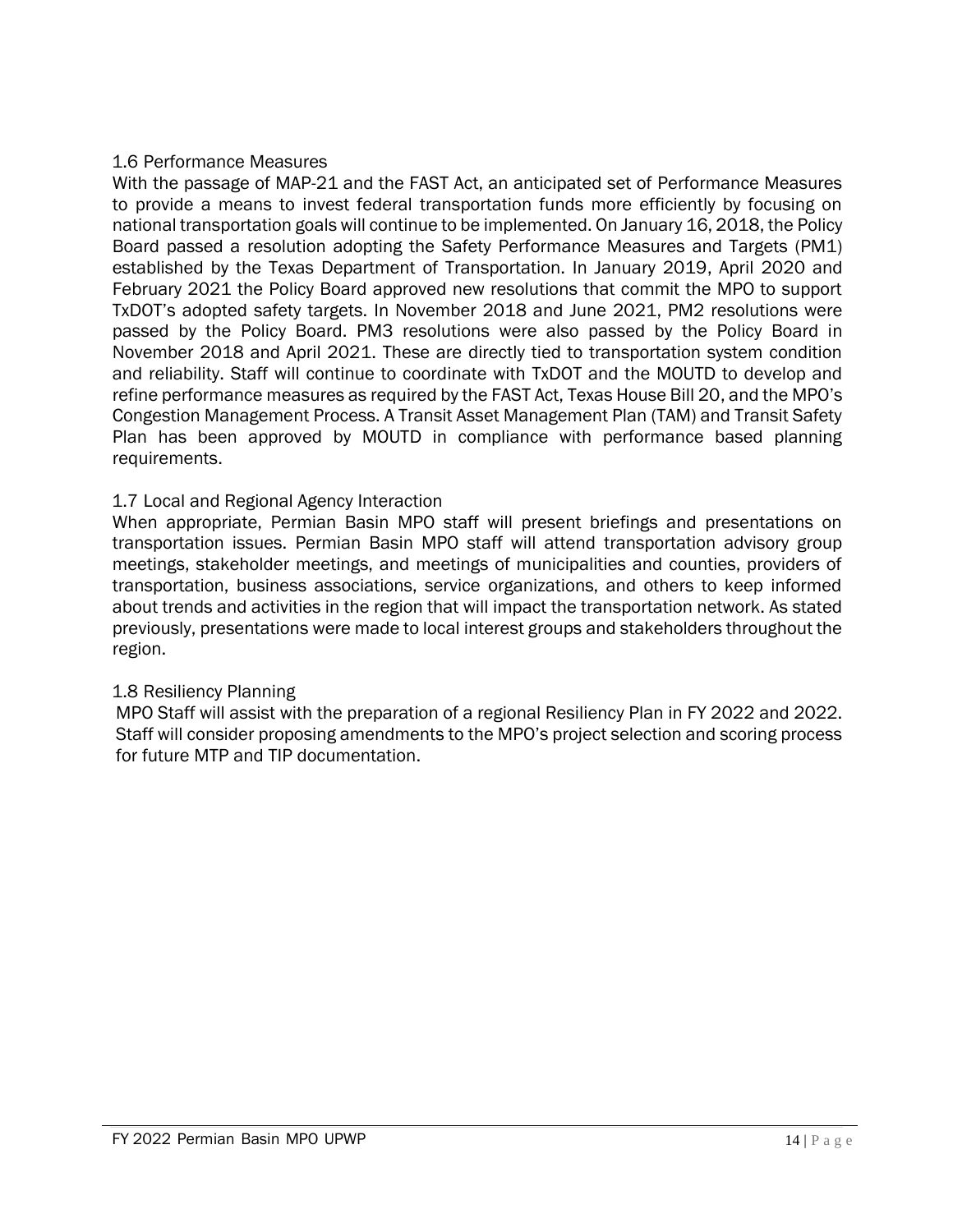#### FUNDING SUMMARY:

Task 1.0 - FY 2022

| Subtask                                                            | Responsible<br>Agency | <b>Transportation Planning</b><br>Funds (TPF) <sup>1</sup> | Total   |
|--------------------------------------------------------------------|-----------------------|------------------------------------------------------------|---------|
| 1.1<br>Administration                                              | <b>MPO</b>            | 95,758                                                     | 95,758  |
| 1.2<br>Office Space,<br>Etc.                                       | <b>MPO</b>            | 75,542                                                     | 75,542  |
| 1.3<br><b>Indirect Costs</b>                                       | <b>MPO</b>            | 6,000                                                      | 6,000   |
| 1.4<br>Professional<br>Development                                 | <b>MPO</b>            | 26,000                                                     | 26,000  |
| 1.5<br>PPP, Title VI                                               | <b>MPO</b>            | 30,100                                                     | 30,100  |
| 1.6<br>Performance<br>Measures                                     | <b>MPO</b>            | 12,000                                                     | 12,000  |
| $\overline{1.7}$<br>Local and<br>Regional<br>Agency<br>Interaction | <b>MPO</b>            | 28,500                                                     | 28,500  |
| 1.8<br>Resiliency<br>Planning                                      | <b>MPO</b>            | 7,000                                                      | 7,000   |
| <b>TOTAL</b>                                                       |                       | 280,900                                                    | 280,900 |

<sup>1</sup>TPF – This includes both FHWA PL-112 and FTA Section 5303 Funds. TxDOT will apply transportation development credits sufficient to provide the match for TPF. As the credits reflect neither cash nor man-hours, they are not reflected in the funding tables.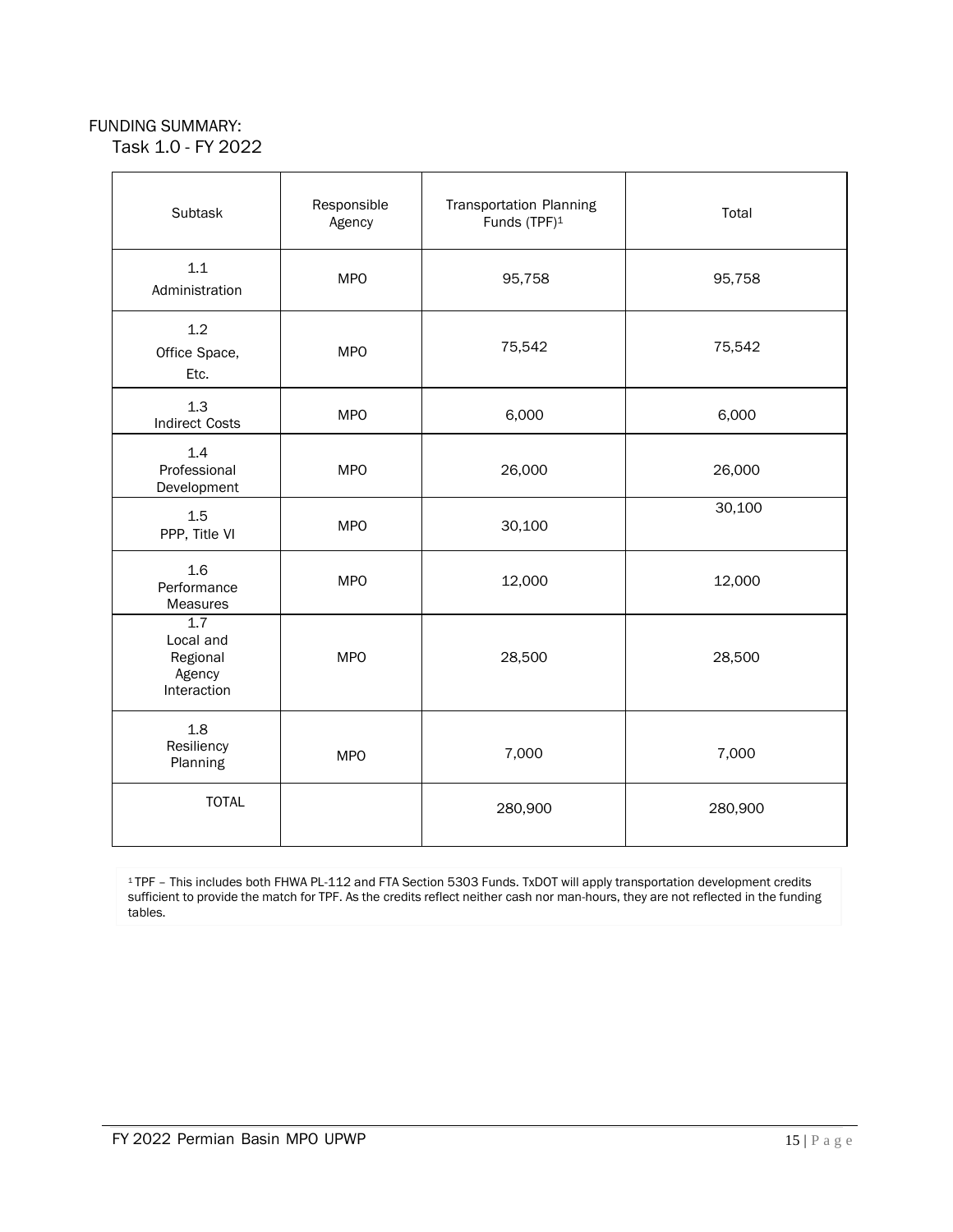#### III. TASK 2.0 - DATA DEVELOPMENT AND MAINTENANCE

#### OBJECTIVE

Collect, maintain, and forecast socio-economic, land use, crash, traffic count, transit and travel data. Use data collection and analysis efforts to assist in developing and enhancing transportation policies and to evaluate how performance measures (Subtask 1.6) have been affected by transportation investments.

#### EXPECTED PRODUCTS

Update socio-economic data, traffic count data, land use data, crash data, transit data, and travel time data. Continue coordination efforts with MOUTD (urban) and rural public transportation providers in an effort to enhance the coordination of public transit service in the MAB.

#### PREVIOUS WORK

Various highway and transit data collection efforts including update and maintain traffic count database, update high crash location, and analyze census data for socio-economic groups within the Permian Basin MPO MAB. Worked with TxDOT to review 2020 traffic counts.

#### **SUBTASKS**

#### 2.1 Socio-Economic Data:

Population, housing, employment, and land use data will be collected and maintained. Information from census data, building permits data, environmental mitigation sources and employment data will be collected and analyzed throughout the MAB. Data collected on disabled, minority and low-income groups within Permian Basin MPO boundary will be evaluated with emphasis on transit analysis, transit ridership applications, and identification of trends dealing with Title VI needs.

Following the April 1, 2020 Census Day, the U.S. Census Bureau will complete its decennial census during FY 2022 and beyond. It is anticipated that the MPO's urban boundary will need to be adjusted following the census. Staff will work with TxDOT to establish a smoothedurban boundary and a metropolitan boundary as needed. In addition, demographic updated for the Travel Demand Model will need to reflect data from the 2020 census as needed; this new data will also affect subtask 4.3.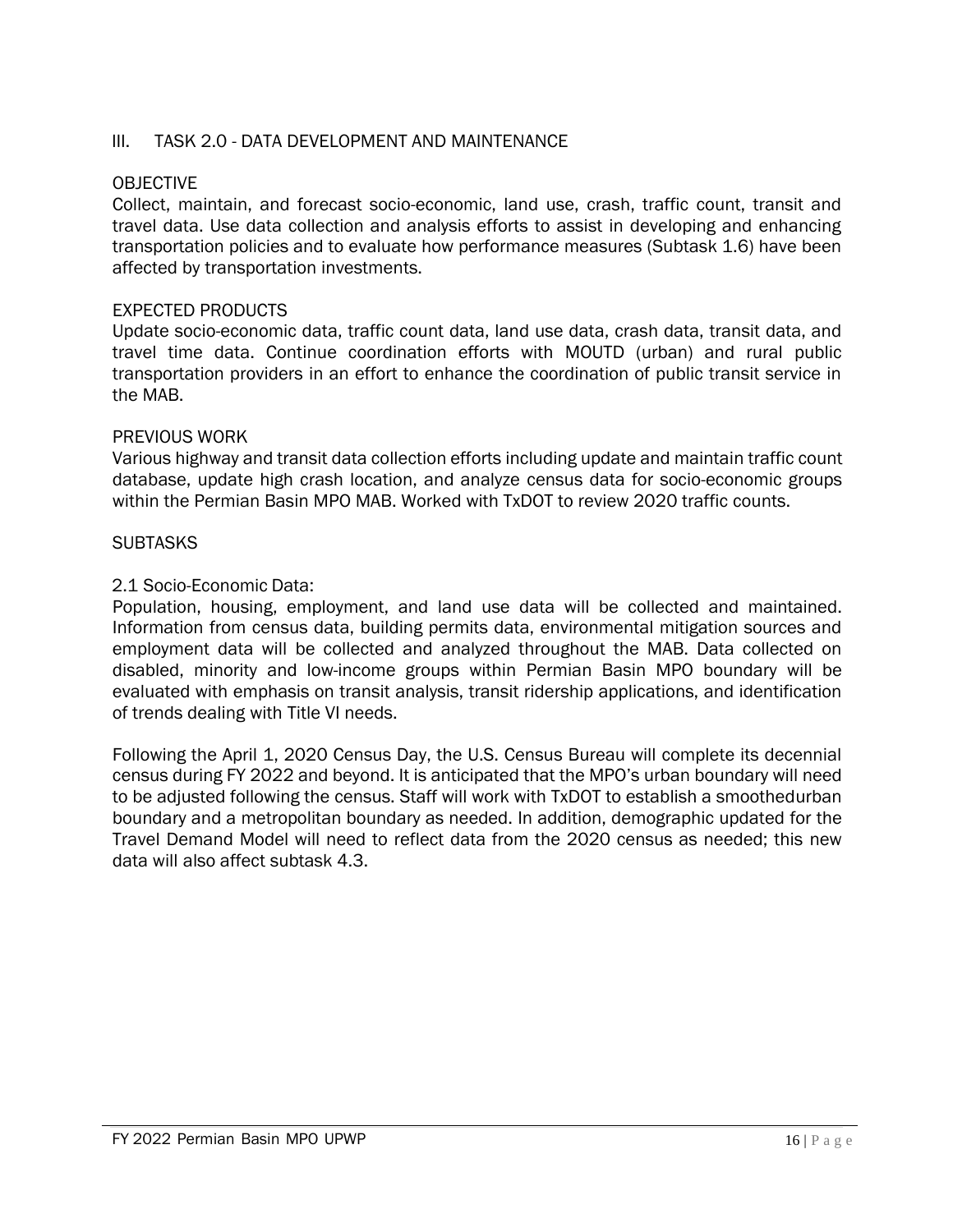#### 2.2 Traffic Data Collection:

Permian Basin MPO staff will coordinate with local, state, and regional efforts to develop-and update the data needed for transportation planning and development as these affect the adopted CMP and project selection process. By establishing a data bank, Permian Basin MPO will be able to monitor important travel details over time as they relate to vehicle crashes, travel time studies, level of service, travel delays, etc. in order to make informed decisions about transportation investments in the local area. Permian Basin MPO continues to develop the GIS database for use in the MTP and other reports and studies. PermianBasin MPO will continue coordinating with the Cities of Midland and Odessa and TxDOT for traffic counts, database maintenance and mapping improvements for transportation and land use planning. Work using SPR or PL funds may be completed by consultants.

The Permian Basin MPO has established project scoring and project selection as part of its continuous and comprehensive review of transportation needs as they relate to available funding in the region. Two of the highest weighted project selection criteria are: freight mobility and safety. Both factors will be addressed as part of this subtask.

#### FUNDING SUMMARY:

Task 2.0 - FY 2022

| Subtask                                            | Responsible<br>Agency | <b>Transportation Planning Funds</b><br>$(TPF)^1$ | Total  |
|----------------------------------------------------|-----------------------|---------------------------------------------------|--------|
| 2.1<br>Socio-Economic                              | <b>MPO</b>            | 25,000                                            | 25,000 |
| $2.2^{\circ}$<br><b>Traffic Data</b><br>Collection | <b>MPO</b>            | 15,000                                            | 15,000 |
|                                                    | <b>TOTAL</b>          | 40,000                                            | 40,000 |

<sup>1</sup>TPF – This includes both FHWA PL-112 and FTA Section 5303 Funds. TxDOT will apply transportation development credits sufficient to provide the match for TPF. As the credits reflect neither cash nor man-hours, they are not reflected in the funding tables.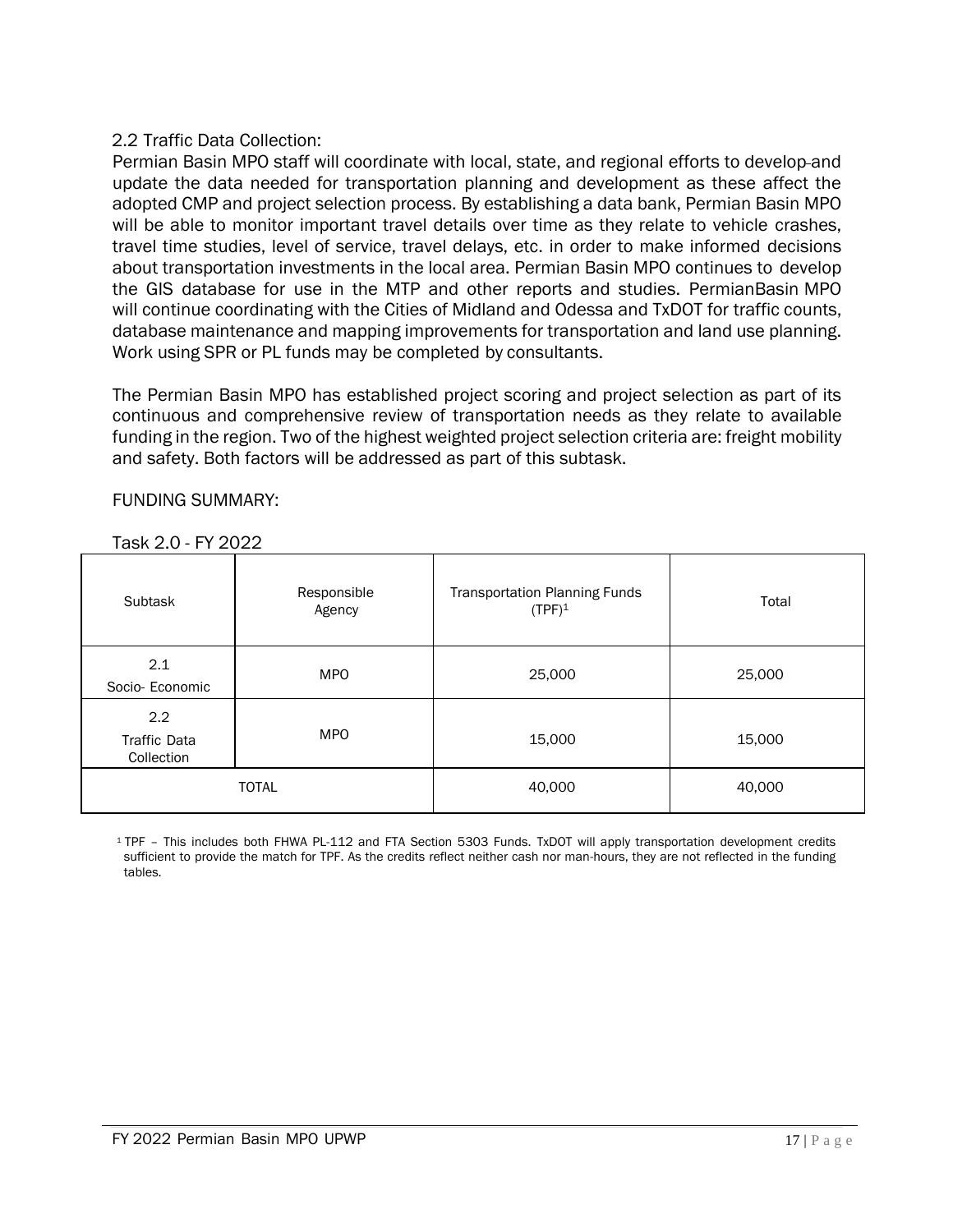#### IV. TASK 3.0 - SHORT RANGE PLANNING

#### OBJECTIVE

Conduct short-range transportation planning activities with an implementation focus; provide citizens, affected public agencies, private transportation providers, and other groups an opportunity to comment on proposed transportation projects, plans and programs.

Continue the development of projects that will be implemented in all modes oftransportation, thereby developing an efficient, safe, and secure network for all traveling citizens. Continue the development of planning activities associated with the FY 2021 and FY 2022 UPWP and the 2021-2024 TIP as needed.

Continue to provide guidance, direction and assistance to ongoing multi-county land use planning initiatives. The administrative task includes assisting with on-going efforts between Permian Basin MPO and MOUTD in the development of the regional transit service areas and plans. Other purposes include sharing data, preparing maps, attending, or hosting/sponsoring meetings, and providing general transportation planning and administrative assistance.

#### EXPECTED PRODUCTS

Revise FY 2021-2024 TIP and FY 2022 UPWP as needed. Begin work on FY 2023 UPWP, FY 2021 ALOP and APER. Analyze citizen requests and comments. Continue working with cities and counties and transit provider on special transportation and land use planning studies.

#### PREVIOUS WORK

MPO staff worked with member agencies to develop and revise the TIP, UPWP, ALOP, and APER; consulted with cities and counties on various transportation and land use studies; analyzed citizen requests; and investigated grant research/procurement. The FY 2019-2022 TIP was amended to indicate the purchase of additional buses for the EZ-Rider transit service. Staff proposed an amendment to the FY 2020 UPWP in December 2019, which was approved by the Policy Board, TxDOT and FHWA/FTA.

Staff attended quarterly and annual meetings of the Permian Road Safety Coalition; two meetings with the Permian Strategic Partnership, a regional non-profit agency created to address the needs within the Permian that have been and will be affected by the growth in the energy sector were attended. Staff attended all TEMPO meetings, TxDOT "Click it or Ticket" safety event, EZ-Rider's maintenance facility, and a recently formed "Priority Midland" effort designed to coordinate planning activities around the rapid growth occurring in Midland. Staff maintains a position on the infrastructure subcommittee of the Priority Midland working group. The Permian Basin Freight and Energy Sector Transportation Plan, an analysis of needs in a 24-county region of the Permian Basin, was completed in December 2020. The 24-counties are the largest energy producing counties in Texas. Two counties are in New Mexico. The committee is Chaired by the Ector County Judge Debi Hays; Midland County Commissioner Robin Donnelly served as the Vice-Chair.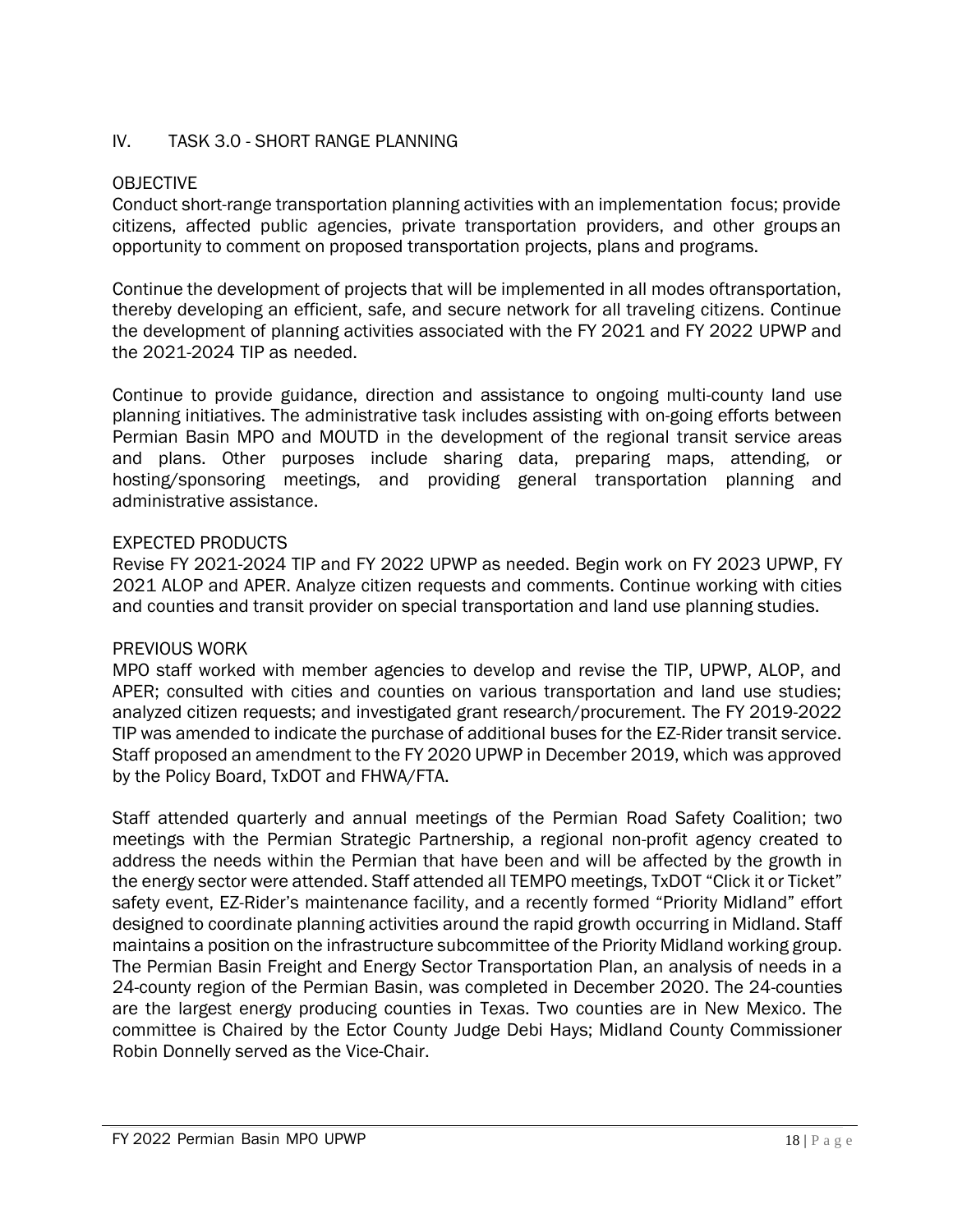#### **SUBTASKS**

3.1 Amendment(s) to FY 2022-2024 TIP, preparation of the FY 2022 UPWP, FY 2022 UPWP amendments(s), FY 2020 ALOP and APER, Citizen Requests Summary and Analysis, Performance Measures and Targets.

It is anticipated that the FY 2022-2024 TIP and the FY 2022 UPWP will need to be amended to reflect changes in work tasks and project prioritization as well as funding to accurately show proposed Permian Basin MPO work in published documents such as the TIP and the MTP. In addition, citizen comments and requests related to transportation planning will be documented. Necessary studies will be conducted, and recommendations will be made to address all comments and requests.

Performance measures and targets will continue to be considered under this subtask. It is also anticipated that the MPO Policy Board will need to consider both measures and targets to meet the FAST Act requirements. The TIP will be compliant with Texas House Bill 20 and the Federal FAST Act.

#### 3.2 Transit System Evaluation and Analysis

MOUTD will continue its analysis of the transit system to include passenger surveys, operator and stakeholder feedback, and passenger boarding and alighting analysis in an effort to assess efficiency and effectiveness of the system to include fixed route, para-transit service and commuter routes as well as make recommendationsand implement new service, route re-design, and improve route frequency. MOUTD will plan for inter-city carriers like Greyhound and others to co-locate and operate from its administration building. MOUTD plans to continue with its system analysis; the MPO committed funds for this work in FY 2020. The study was delayed by the onset of the Covid-19 pandemic but was completed in FY 2021.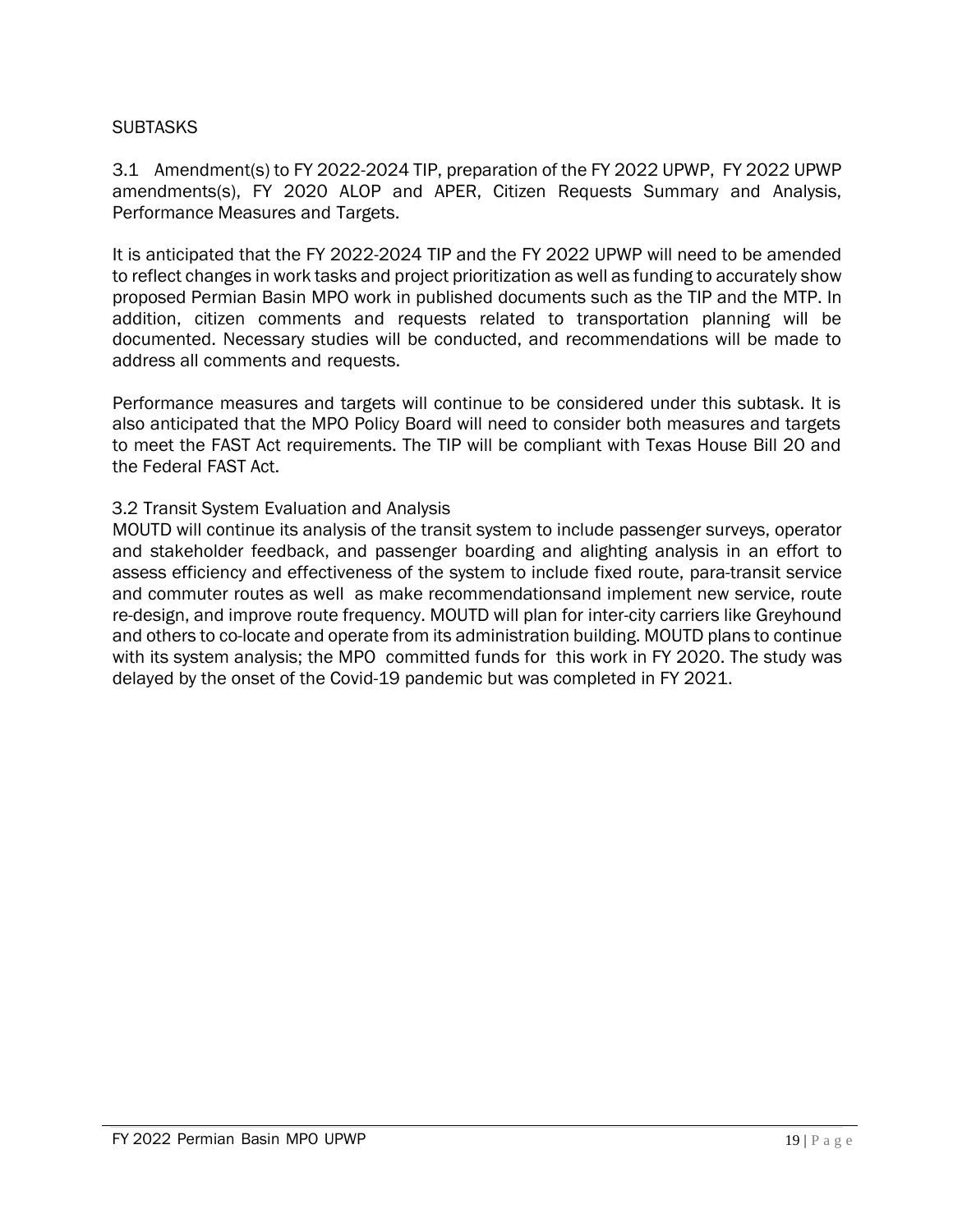#### FUNDING SUMMARY:

#### Task 3.0 - FY 2022

| Subtask                   | Responsible<br>Agency | Transportation<br><b>Planning Funds</b><br>$(TPF)^1$ | State Funds<br>$(RCTP)^3$ | Local   | Total     |
|---------------------------|-----------------------|------------------------------------------------------|---------------------------|---------|-----------|
| 3.1<br>TIP, UPWP,<br>Etc. | <b>MPO</b>            | 35,000                                               |                           |         | 35,000    |
| 3.2<br>Transit            | MOUTD/EZ-             |                                                      | 871,9892                  | 127,935 | 999,924   |
|                           | Rider                 |                                                      | 25,0003                   |         |           |
| <b>TOTAL</b>              |                       | 35,000                                               | 896,989                   | 127,935 | 1,059,924 |

<sup>1</sup>TPF – This includes both FHWA PL-112 and FTA Section 5303 Funds. TxDOT will apply transportation development credits sufficient to provide the match for TPF. As the credits reflect neither cash nor man-hours, they are not reflected in the funding tables.

<sup>2</sup>Transit planning activities

<sup>3</sup>Regionally Coordinated Transportation Planning (RCTP)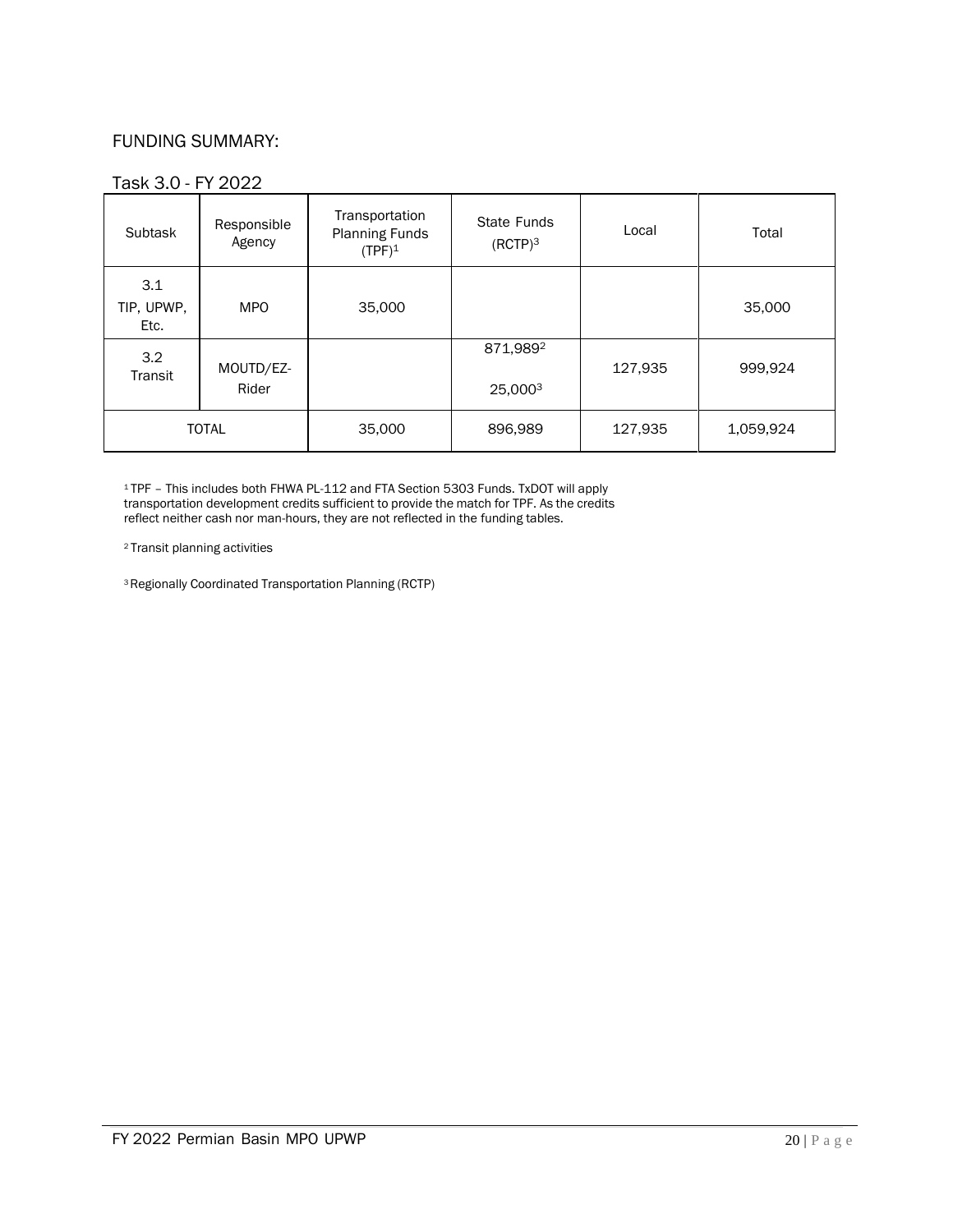#### V. TASK 4.0 - METROPOLITAN TRANSPORTATION PLAN

#### OBJECTIVE

Maintain and update the 2020-2045 MTP Congestion Management Process (CMP) and the 2040 Travel Demand Model (TDM).

#### EXPECTED PRODUCTS

Implement the 2020-2045 MTP and continue review of projects to be programed throughout the term of the MTP. Revise 2020-2045 MTP, as may be required by TxDOT, FHWA, FTA, or Permian Basin MPO. Ensure projects proposed for inclusion in the TIP are correctly referenced in the MTP. Update CMP as necessary and verify accuracy of the road network. Update PM3 definition "congestion" in the MAB and approve an updated Resolution as needed.

#### PREVIOUS WORK

During FY 2020, Staff, TAC and Policy Board worked to update the MPO's project selection scoring methodology and weighting criteria. Additionally,in October 2018, the Policy Board concurred with a staff generated Three County Regional Thoroughfare Plan; this plan has been reviewed in FY 2020 and will need to be amended in FY 2022. Staff continued with its involvement with a TxDOT/TTI sponsored analysis of truck parking in the region and design standards for regional mobility related to the energy sector. Staff met with TxDOT administrative staff to review proposed changes to the NHS; this work was sent to TxDOT for concurrence. Staff reviewed TxDOT Odessa District's project portfolio.

TxDOT Austin, Alliance Transportation Group (ATG), and Permian Basin MPO staff participated in continued Travel Demand Model (TDM) training and mapping exercises. TxDOT consultants have provided on-going technical support via scheduled telephone conference calls, one-onone training, and continuous feedback. Staff made several edits to the networks and run scenarios to be utilized in the 2045 Metropolitan Transportation Plan.

Staff participated in the TxDOT sponsored 24-County Freight and Energy Sector Plan. Additionally, staff participated in the Ports to Plains (I-27) feasibility study and an I-20 corridor subcommittee.

#### **SUBTASKS**

#### 4.1 Maintain and update MTP:

Implement and maintain the 2020-2045 MTP as required. Continue to follow-up on Policy Board direction regarding amendments to the *Forward 45* Plan. Revise projected revenues and ensure projects proposed for inclusion in the TIP are accurately referenced in the MTP. Update the cost of the scheduled projects list for letting. Update project priority list identified funding, and operations and maintenance cost. Continue to seek additional funding sources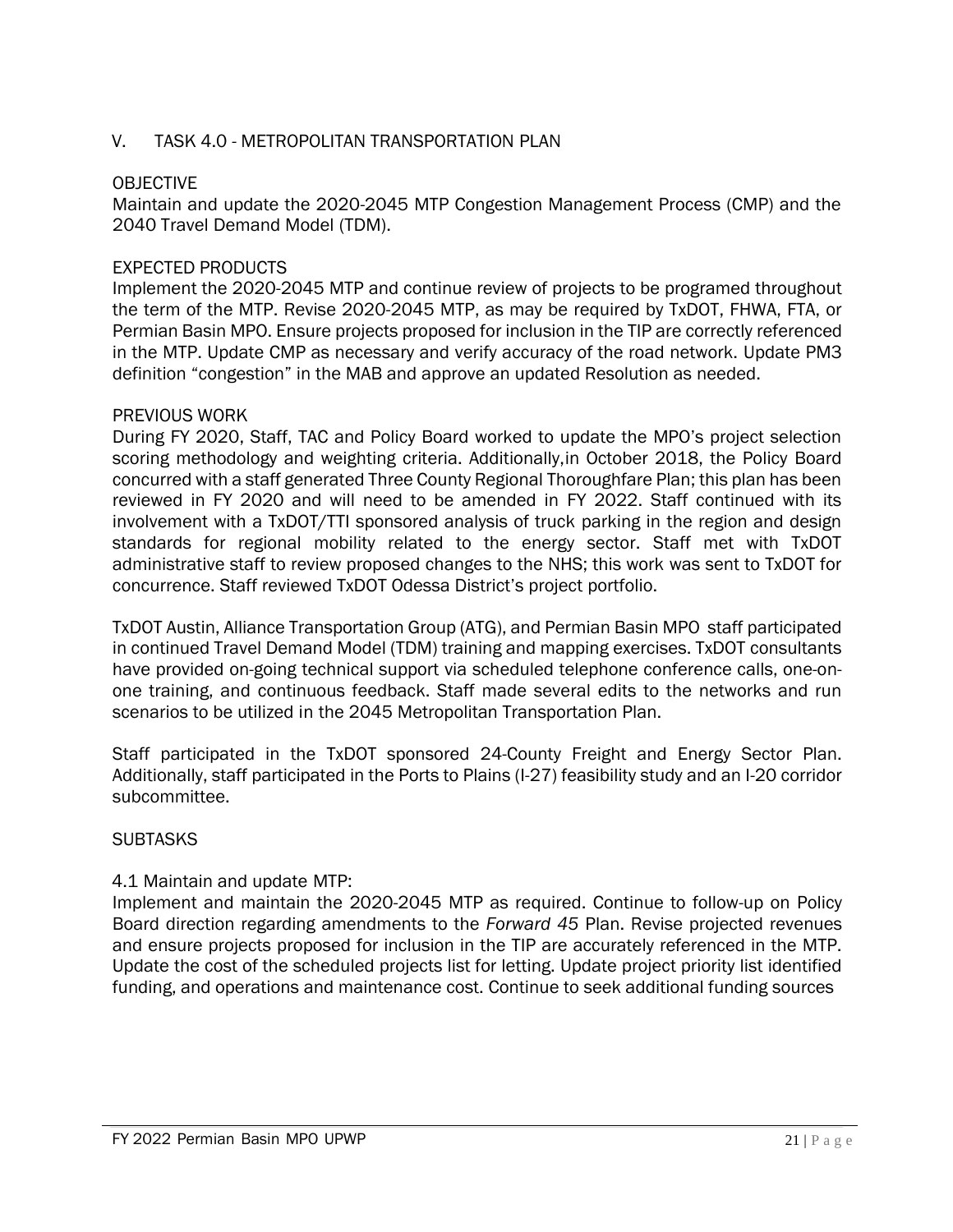for projects contained in the MTP or desired regional corridor studies.

The MPO staff will continue to amend the MTP as needed when additional funding availability or project prioritization change. The MPO staff continues to monitor performance measures and targetsas part of the reporting to TxDOT and USDOT on safety, road, bridge, and transit fleet conditions as well as system reliability (PM1, PM2, PM3). Permian Basin MPO staff will continue public outreach efforts utilizing a private sector consultant contracted in FY 2019 to assist with the Permian Basin MPO website, e-mail blasts, and status updates on Facebook and Twitter. These public participation efforts will be utilized as part of the transportation decisionmaking process by the TAC and the Policy Board.

#### 4.2 Maintain CMP:

Implement and maintain the adopted CMP. Permian Basin MPO will continue to review the Congestion Monitoring Network and revise as needed. Staff will analyze and provide visualization tools to illustrate crash rates, traffic counts, roads and bridge conditions, locations of traffic congestion, and other data collected from federal, state, and local planning partners as described in Subtask 2.2. The CMP will continue to be monitored in FY 2022.

Staff will continue to work with the City of Odessa, the City of Midland and both county administrative staff to review and consider access conditions when review opportunities become necessary.

A major component of the CMP analysis is freight movement in the MAB. Following the completion of the TxDOT led 24-county Permian Basin freight study an advisory committee was formed. The committee will continue to assist with regional freight analysis. The committee is known as the Permian Basin Freight Advisory Committee. Membership includes freight stakeholders and transportation company representatives.

#### 4.3 Travel Demand Model (TDM)

Staff will continue to work with TxDOT and consultants to utilize a travel demand model update containing transportation network data and demographic analysis. Information from the model, funded by TxDOT, will be used to project traffic conditions, land use, and employment on the existing and future roadway system. This tool will be used to assist decision makers with proposed project analysis and prioritization which will result in an effective distribution of funds in the MTP. As part of the TDM, work related to Traffic Analysis Zones (TAZ's) and network changes including functional classification will be addressed in this subtask. Staff anticipates utilizing TDM consultants to assist with training and modelling exercises as needed.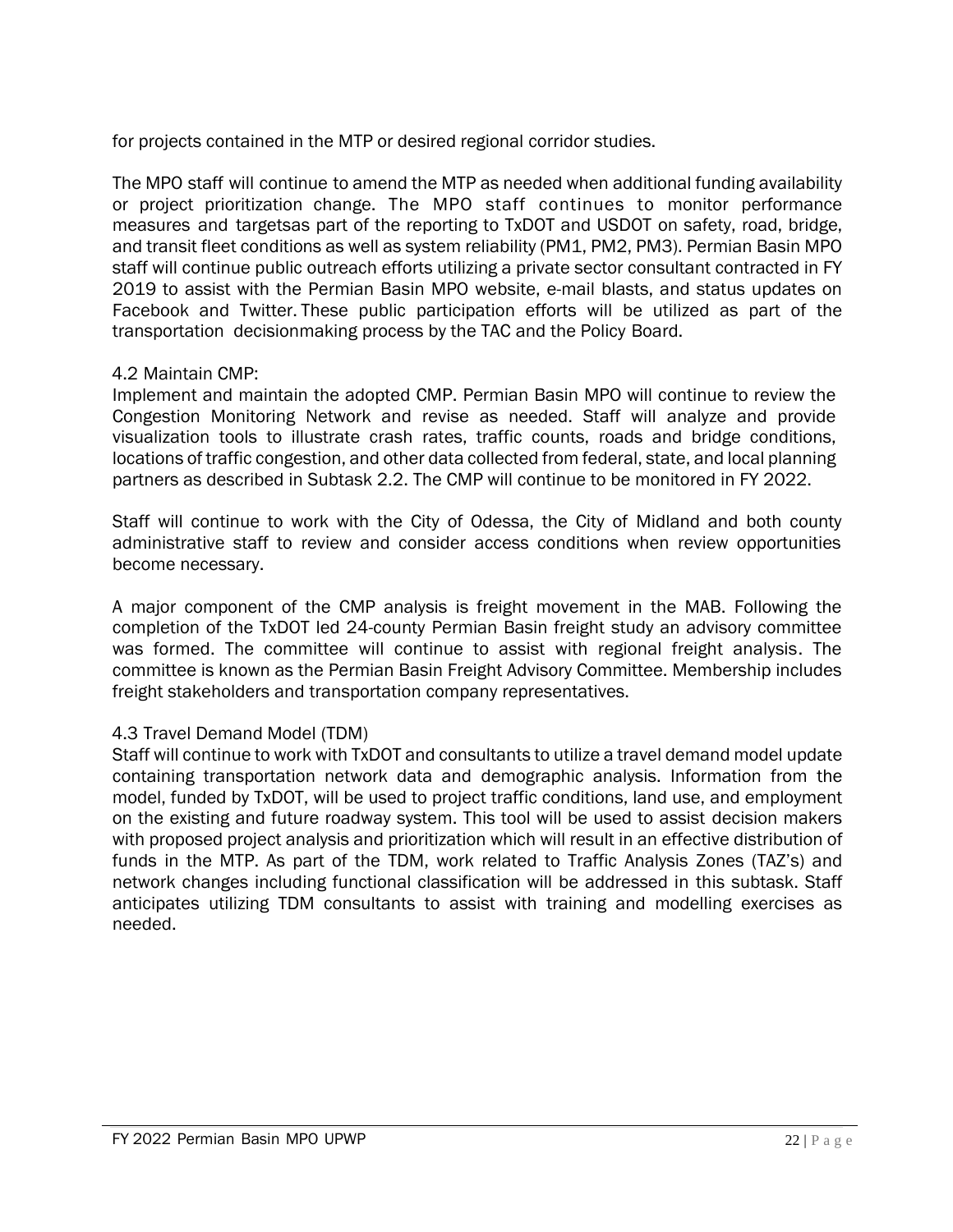#### FUNDING SUMMARY:

#### Task 4.0 - FY 2022

| Subtask                              | Responsible<br>Agency | <b>Transportation Planning</b><br>Funds (TPF) <sup>1</sup> | Total  |
|--------------------------------------|-----------------------|------------------------------------------------------------|--------|
| 4.1<br><b>MTP</b>                    | <b>MPO</b>            | 15,000                                                     | 15,000 |
| 4.2<br><b>CMP</b>                    | <b>MPO</b>            | 34,100                                                     | 34,100 |
| 4.3<br><b>Travel Demand</b><br>Model | <b>MPO</b>            | 45,000                                                     | 45,000 |
|                                      | <b>TOTAL</b>          | 94,100                                                     | 94,100 |

<sup>1</sup>TPF – This includes both FHWA PL-112 and FTA Section 5303 Funds. TxDOT will apply transportation development credits sufficient to provide the match for TPF. As the credits reflect neither cash nor man-hours, they are not reflected in the funding tables.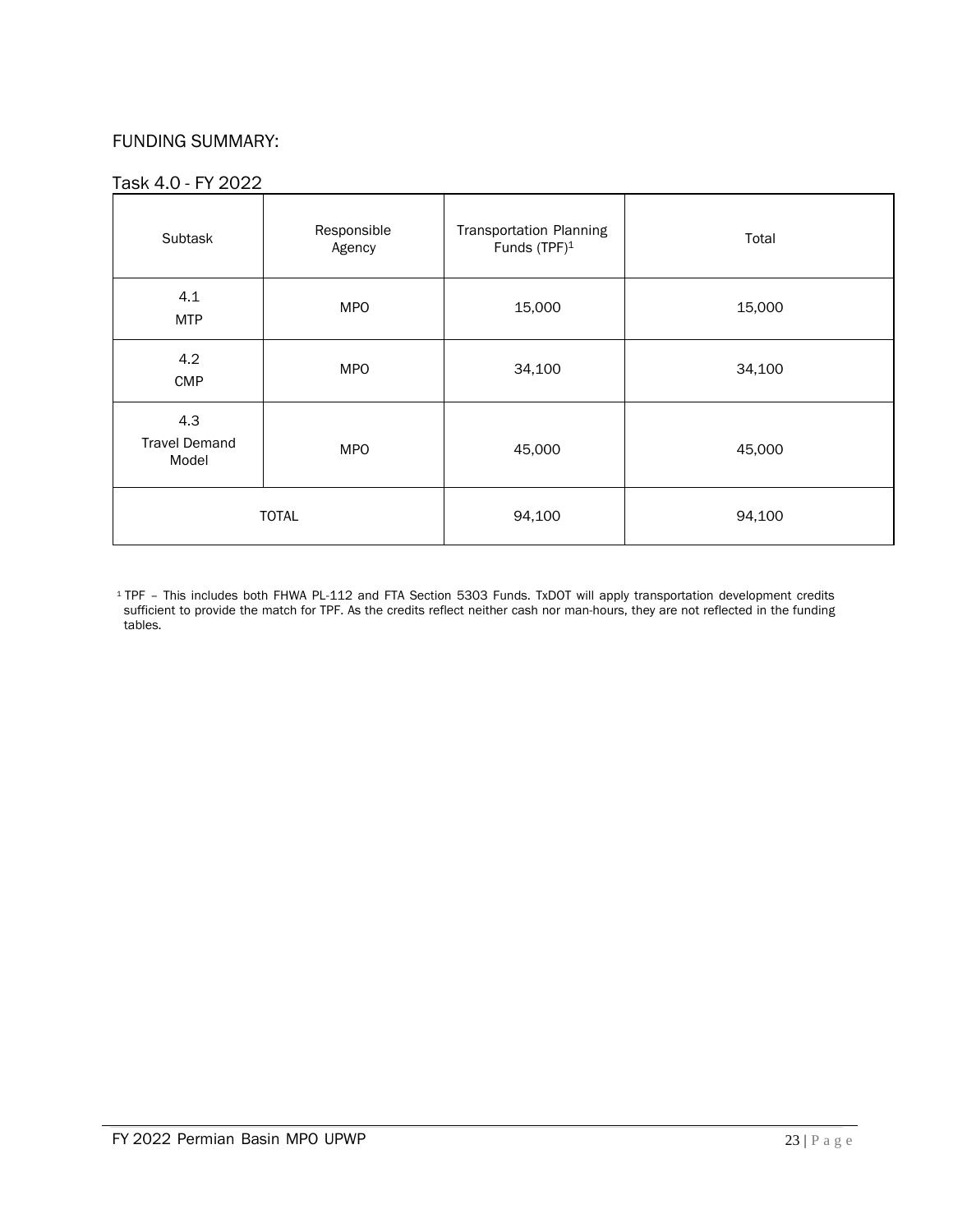#### VI. TASK 5.0 - SPECIAL STUDIES

#### OBJECTIVE

Conduct special studies which may be required to complete corridor and sub-area planning activities needed to identify and prioritize projects to be included in the TIP and MTP; and to pursue studies arising from the local evaluation of multi-modal transportation services and regional freight movement.

#### EXPECTED PRODUCTS

To be determined by the Policy Board.

#### PREVIOUS WORK

#### Permian Basin Multi-Use Trail Study, Phase II

Staff met with consultants, the Permian Basin Bicycle and Pedestrian Advisory Committee and the "Wildcatters Trail Committee" to share the consultant's preliminary findings on possible corridor alignments. Staff also identified additional stakeholders including the University of Texas Permian Basin ( 2 campuses) and landowners along the proposed trail path. Staff met with UTPB administration to learn how their campus master plans might coincide with the goals and objectives of a Multi-Use Corridor between the two cities. Staff met with consultants and stakeholders after receiving the final draft and worked with consultants to make changes. The Covid-19 disease slowed this effort temporarily; however, it is anticipated that Phase II second will be completed to specifically identify the trail location in FY 2021.

Staff participated with the consultants for the Interregional Planning and Environment Linkage (PEL) Study to generate a list of stakeholders to be interviewed regarding the feasibility and potential location of a regional corridor. The interview process took place in July 2021; the results will be utilized to reflect stakeholder comment and advise the consultants on route prioritization. This work will continue into FY 2022.

Staff participated in a Comprehensive Operations Analysis completed by the MOUTD (EZ-Rider transit) in FY 2021. The study was partially funded by the MPO with \$35,000 provided.

A contract between the MPO and the Texas A&M Transportation Institute was executed in June 2021 to complete a regional resiliency plan. Work is expected to commence in FY 2021 and continue into FY 2022 and FY 2023.

TxDOT funded study of the Loop 338 corridor around Odessa continued in FY 2021; work will continue into FY 2022.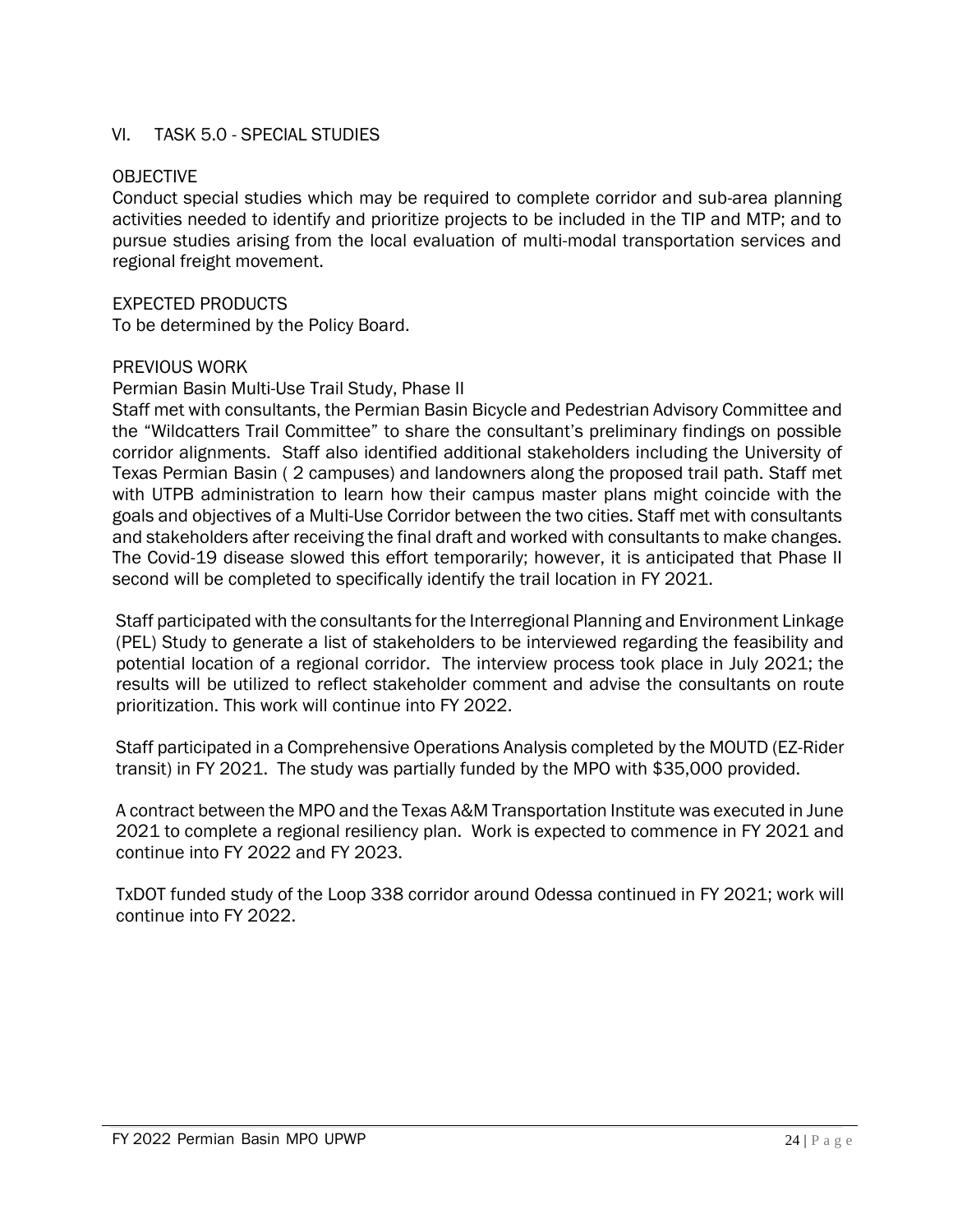#### **SUBTASKS**

5.1 IH 20 Corridor Access and Mobility Management (TxDOT)

TxDOT is continuing work with the MPO, and the TxDOT Odessa District to address mobility management along a 40-mile corridor within the Metropolitan Area Boundary to modernize the portion of I-20 inside the MPO boundary. This work commenced in the summer of 2015. Numerous committee and stakeholder meetings have been held and work will continue in FY 2022. The work is funded by TxDOT.

5.2 Interregional Planning and Environment Linkage (PEL) Study

This work will involve analysis and recommendation for the location of the potential outerloop to facilitate the movement of freight and people and for long range economic development.

5.3 Loop 338 Odessa Feasibility Study (TxDOT)

This work is currently underway. It is a feasibility study to analyze Loop 338 around Odessa to determine the possibility of constructing freeway segments. The work is funded by TxDOT.

5.4 Design Work for SH 349 from CR 140 to 5.1 miles south of FM 1213 Complete highway design work for widening of SH 349 from CR 140 in Midland County to south of FM 1213 with a portion falling inside the MPO Metropolitan Area Boundary.

5.5 Design Work for Loop 338 between I-20 and US 385 South Complete design work for a portion of Loop 338 with terminal locations at I-20 and US 385 S. in Ector County.

5.6 Resiliency Plan

This work involves the preparation of a regional Resiliency Plan. Work will be led by the Texas A&M Transportation Institute (TTI) and will be completed in FY 2022 or FY 2023.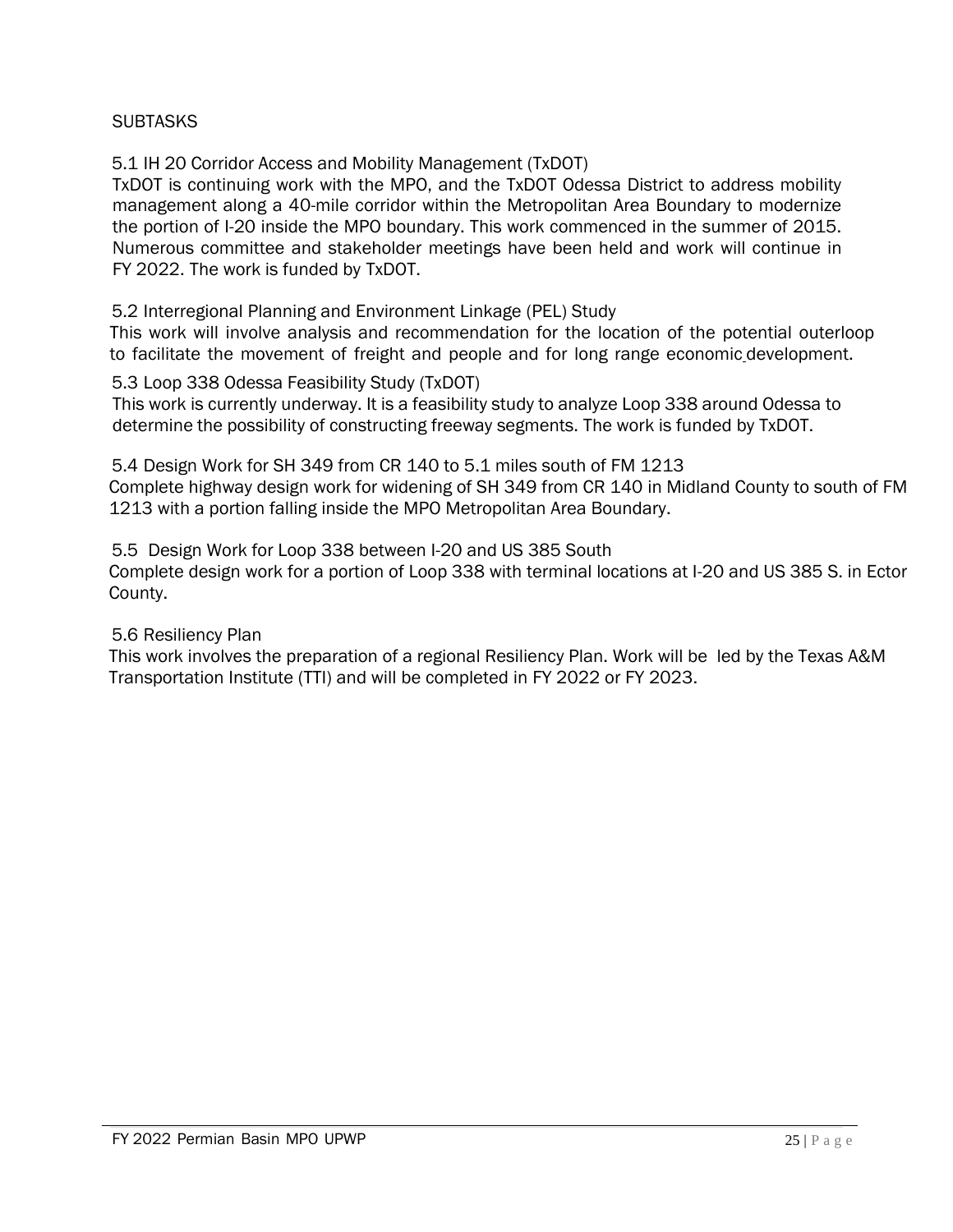#### FUNDING SUMMARY:

#### Task 5.0 - FY 2022

| Subtask                                                                                | Responsible<br>Agency | Transportation<br>Planning<br>Funds(TPF) <sup>1</sup> | <b>TxDOT</b><br>State<br>Funding<br>Fund 6 | Total      |
|----------------------------------------------------------------------------------------|-----------------------|-------------------------------------------------------|--------------------------------------------|------------|
| 5.1<br>I-20 Corridor<br>Study - TxDOT                                                  | <b>TXDOT</b>          |                                                       | 20,234,782                                 | 20,234,782 |
| 5.2<br>Interregional<br>Planning and<br>Environment<br>Linkage (PEL)<br>Study          | <b>MPO</b>            | 150,000                                               |                                            | 150,000    |
| 5.3<br>Loop 338<br>Odessa<br>Feasibility<br>Study                                      | <b>TXDOT</b>          |                                                       | 3,191,256                                  | 3,191,256  |
| Design<br>5.4<br>Work for SH<br>349 from CR<br>140 to 5.1<br>miles south<br>of FM 1213 | <b>TXDOT</b>          |                                                       | 1,861,930                                  |            |
| 5.5 Design<br>Work for<br>Loop 338<br>between I-20<br>and US 385<br>South              | <b>TXDOT</b>          |                                                       | 970,000                                    |            |
| 5.6<br>Resiliency Plan                                                                 | <b>MPO</b>            | 75,000                                                |                                            | 75,000     |
| <b>TOTAL</b>                                                                           |                       | 225,500                                               | 26,257,968                                 | 26,483,468 |

<sup>1</sup>TPF – This includes both FHWA PL-112 and FTA Section 5303 Funds. TxDOT will apply transportation development credits sufficient to provide the match for TPF. As the credits reflect neither cash nor man-hours, they are not reflected in the funding tables.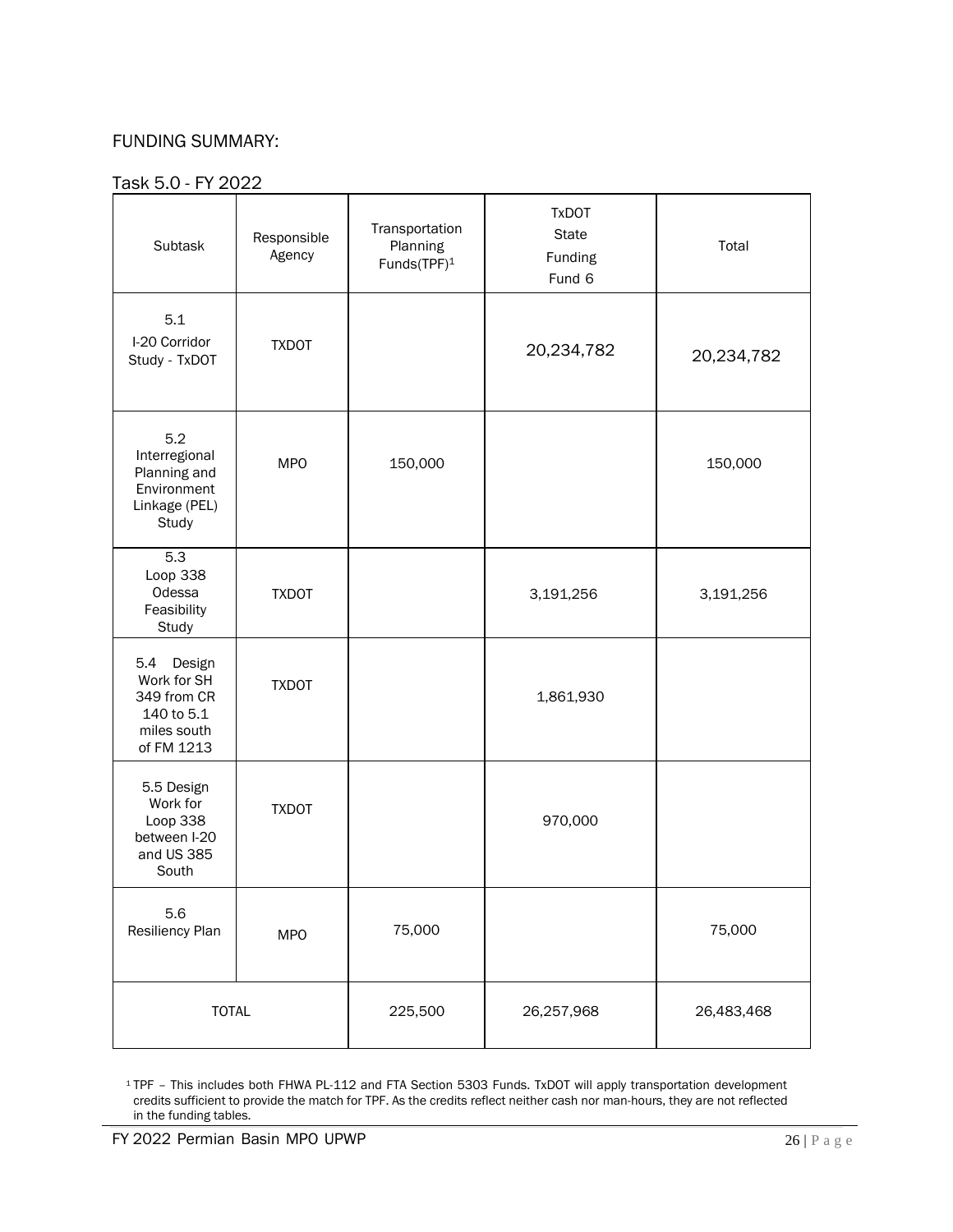#### VII. BUDGET SUMMARY

| <b>UPWP</b><br>Task | Description                            | TPF <sup>1</sup> Funds | FTA/<br>State/<br>Local | <b>TxDOT</b><br><b>State</b><br>Funding<br>Fund 6 | <b>Total Funds</b> |
|---------------------|----------------------------------------|------------------------|-------------------------|---------------------------------------------------|--------------------|
| 1.0                 | Administration-<br>Management          | \$280,900              |                         |                                                   | \$280,900          |
| 2.0                 | Data<br>Development and<br>Maintenance | \$40,000               |                         |                                                   | \$40,000           |
| 3.0                 | Short<br>Range<br>Planning             | \$35,000               | \$764,674               |                                                   | \$799,674          |
| 4.0                 | Metropolitan<br>Transportation<br>Plan | \$94,100               |                         |                                                   | \$94,100           |
| 5.0                 | <b>Special Studies</b>                 | \$225,500              |                         | \$26,257,968                                      | \$26,483,468       |
| <b>TOTAL</b>        |                                        | \$675,500              | \$764,674               | \$26,257,968                                      | \$27,698,142       |

#### TABLE 1 - Permian Basin MPO URBAN TRANSPORTATION STUDY - FY 2022

<sup>1</sup> TPF – This includes both FHWA PL-112 and FTA Section 5303 Funds. TxDOT will apply transportation development credits sufficient to provide the match for TPF. As the credits reflect neither cash nor man- hours, they are not reflected in the funding tables.

| <b>Combined Transportation Planning Funds</b> | \$675,500   |
|-----------------------------------------------|-------------|
| <b>Estimated Unexpended Carryover</b>         | \$600,000   |
|                                               |             |
| TOTAL TPF                                     | \$1,275,500 |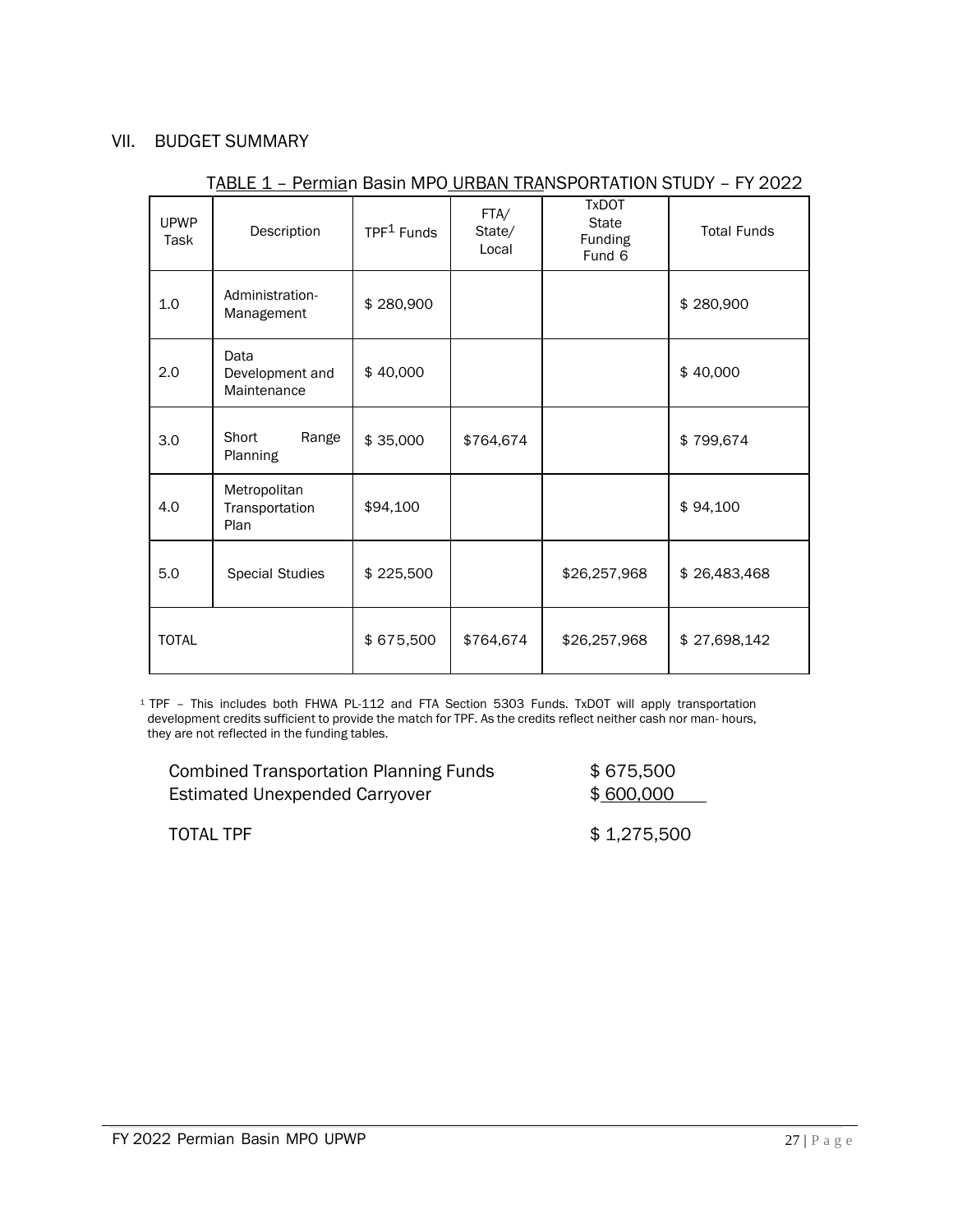#### APPENDIX A

| PERMIAN BASIN MPO - POLICY BOARD MEMBERSHIP                     |                                  |                                                |                         |
|-----------------------------------------------------------------|----------------------------------|------------------------------------------------|-------------------------|
| <b>MEMBERS</b>                                                  | <b>TITLE</b>                     | <b>REPRESENTING</b>                            | <b>ELECTED OFFICIAL</b> |
|                                                                 |                                  |                                                |                         |
| <b>Voting Members</b>                                           |                                  |                                                |                         |
| Debi Hays*                                                      | Judge                            | <b>Ector County</b>                            | Yes                     |
| Jack Ladd, Jr.**                                                | Councilman                       | <b>City of Midland</b>                         | Yes                     |
| <b>Robin Donnelly</b>                                           | Commissioner                     | <b>Midland County</b>                          | Yes                     |
| <b>Tom Sprawls</b>                                              | Councilman                       | <b>City of Odessa</b>                          | Yes                     |
| <b>Bryan Cox</b>                                                | Judge                            | <b>Martin County</b>                           | Yes                     |
| John Speed, P.E.                                                | <b>District Engineer</b>         | <b>TxDOT Odessa District</b>                   | No                      |
| <b>Douglas Provance</b>                                         | <b>General Manager</b>           | <b>MOUTD/EZ-Rider</b>                          | N <sub>0</sub>          |
|                                                                 |                                  |                                                |                         |
| <b>Ex-Officio Members</b>                                       |                                  | Represented by (1) Member                      |                         |
| <b>Federal Elected Officials</b>                                |                                  | <b>U.S. Representatives or Designee</b>        | Represented by (1)      |
|                                                                 | <b>U.S. Senators or Designee</b> |                                                | <b>Member</b>           |
| <b>State Elected Officials</b>                                  |                                  | <b>Texas State Representatives or Designee</b> | Represented by (1)      |
|                                                                 |                                  | <b>Texas State Senators or Designee</b>        | <b>Member</b>           |
|                                                                 |                                  |                                                |                         |
| <b>Federal Highway Administration</b>                           | <b>Field Representative</b>      |                                                | Represented by (1)      |
|                                                                 |                                  |                                                | <b>Member</b>           |
| <b>Federal Transit Administration</b>                           | <b>Field Representative</b>      |                                                | Represented by (1)      |
|                                                                 |                                  |                                                | <b>Member</b>           |
| <b>TxDOT Division Office TPP</b>                                | <b>Field Representative</b>      |                                                | Represented by (1)      |
|                                                                 |                                  |                                                | <b>Member</b>           |
| <b>Commission</b><br><b>Environmental</b><br><b>Texas</b><br>on | <b>Field Representative</b>      |                                                | Represented by (1)      |
| Quality                                                         |                                  |                                                | <b>Member</b>           |
|                                                                 |                                  |                                                |                         |
|                                                                 |                                  |                                                |                         |
| <b>Federal Aviation Administration</b>                          | <b>Field Representative</b>      |                                                | Represented by (1)      |
|                                                                 |                                  |                                                | <b>Member</b>           |
| Midland - Odessa Transportation Alliance                        | <b>Chairperson</b>               |                                                |                         |
| *Denotes Committee Chairperson                                  |                                  |                                                |                         |
|                                                                 |                                  |                                                |                         |

*\*\* Denotes Committee Vice-Chairperson*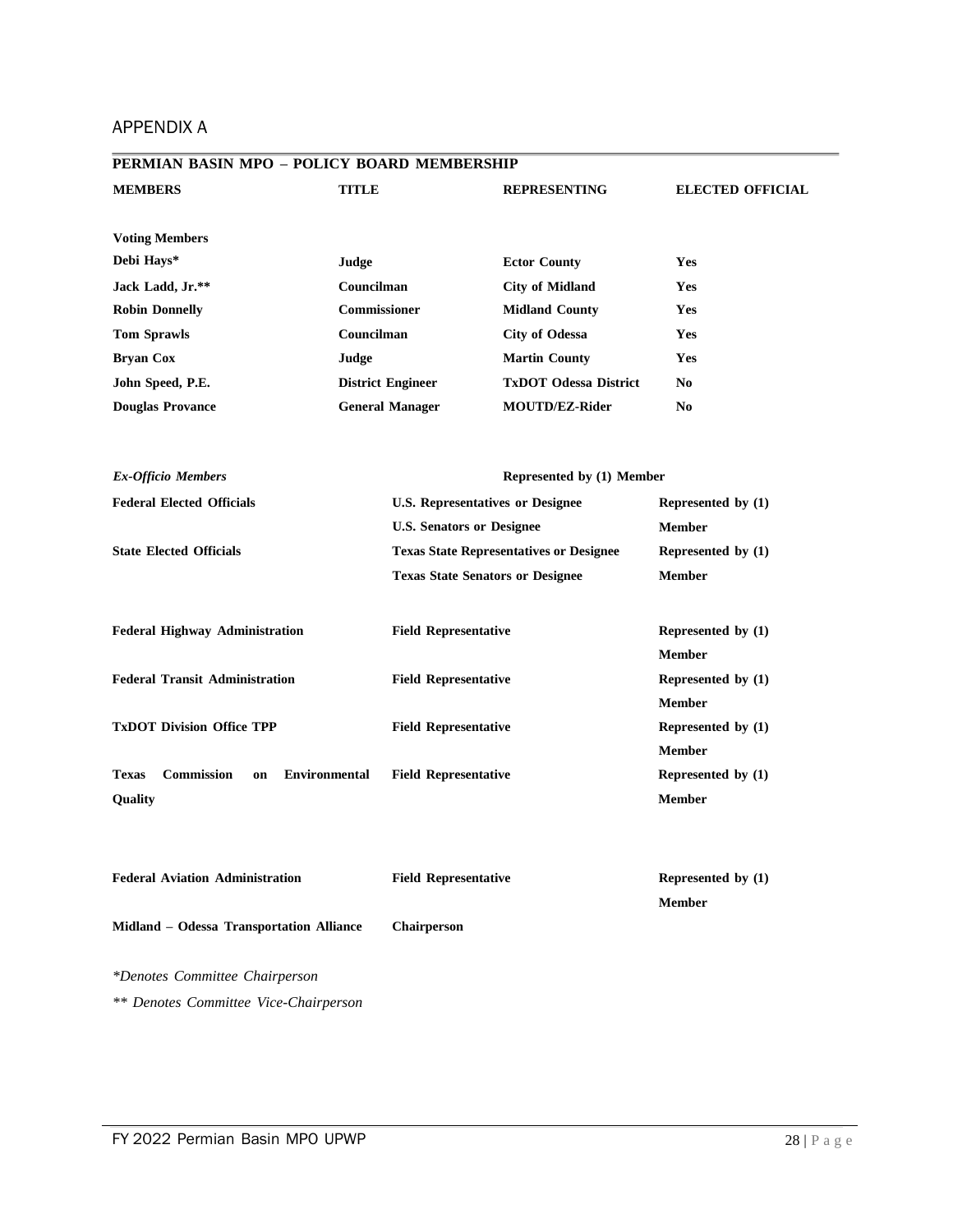#### **PERMIAN BASIN MPO – TECHNICAL ADVISORY COMMITTEE (TAC) MEMBERSHIP MEMBERS TITLE REPRESENTING**

| <b>Voting Members</b>     |                                         |                              |
|---------------------------|-----------------------------------------|------------------------------|
| Cameron Walker*, AICP     | <b>Executive Director</b>               | Permian Basin MPO            |
| Matt Carr, P.E.**         | <b>City Engineer</b>                    | <b>City of Midland</b>       |
| <b>Hal Feldman</b>        | <b>Traffic Coordinator</b>              | <b>City of Odessa</b>        |
| <b>Vacant</b>             | <b>Citizen</b>                          | <b>Martin County</b>         |
| <b>Randy Brinlee</b>      | <b>Director of Planning</b>             | <b>City of Odessa</b>        |
| <b>Andrew Avis</b>        | <b>Director of Public Works</b>         | <b>Midland County</b>        |
| <b>Charles Harrington</b> | <b>Director of Development Services</b> | <b>City of Midland</b>       |
| Robert Ornelas, P.E.      | Director of TP&D                        | <b>TxDOT Odessa District</b> |
| <b>David Peck</b>         | <b>Project Manager</b>                  | <b>Ector County</b>          |
| <b>Kayleen Hamilton</b>   | <b>Assistant General Manager</b>        | <b>MOUTD</b>                 |
| Chad Windham, P.E.        | <b>Director of Construction</b>         | <b>TxDOT Odessa District</b> |

*\*Denotes Committee Chairperson*

*\*\* Denotes Committee Vice-Chairperson*

#### **PERMIAN BASIN MPO – STAFF**

| <b>NAME</b>                 | TITLE                     | <b>NAME</b>               | <b>TITLE</b>                         |
|-----------------------------|---------------------------|---------------------------|--------------------------------------|
| <b>Cameron Walker, AICP</b> | <b>Executive Director</b> | <b>Ken Van Dyne, AICP</b> | <b>Senior Transportation Planner</b> |
| <b>Yazeed Alrashdi</b>      | <b>Planner/GIS Tech</b>   | Alyssa Chavez             | <b>Office Manager</b>                |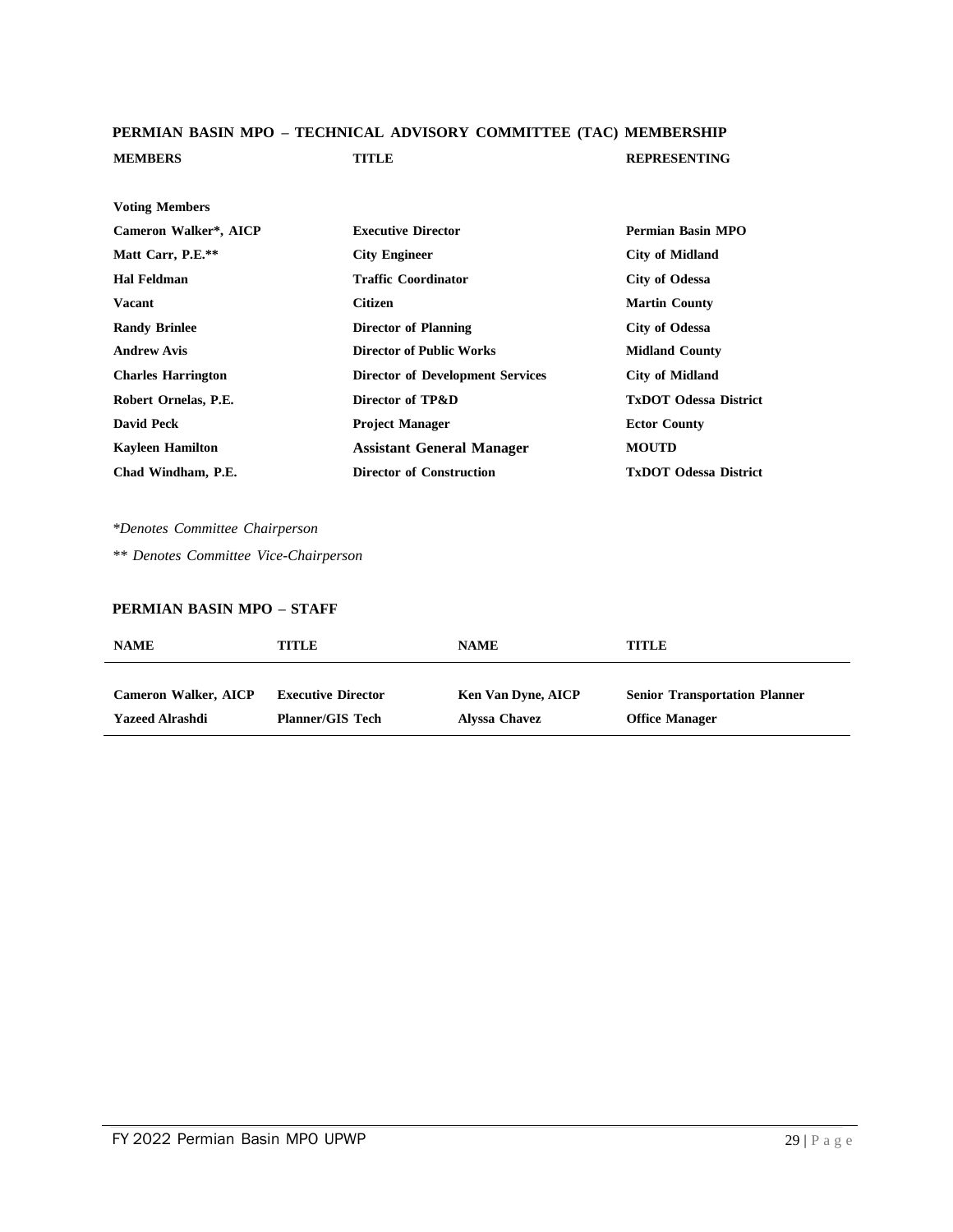#### APPENDIX B

# METROPOLITAN AREA BOUNDARY MAP

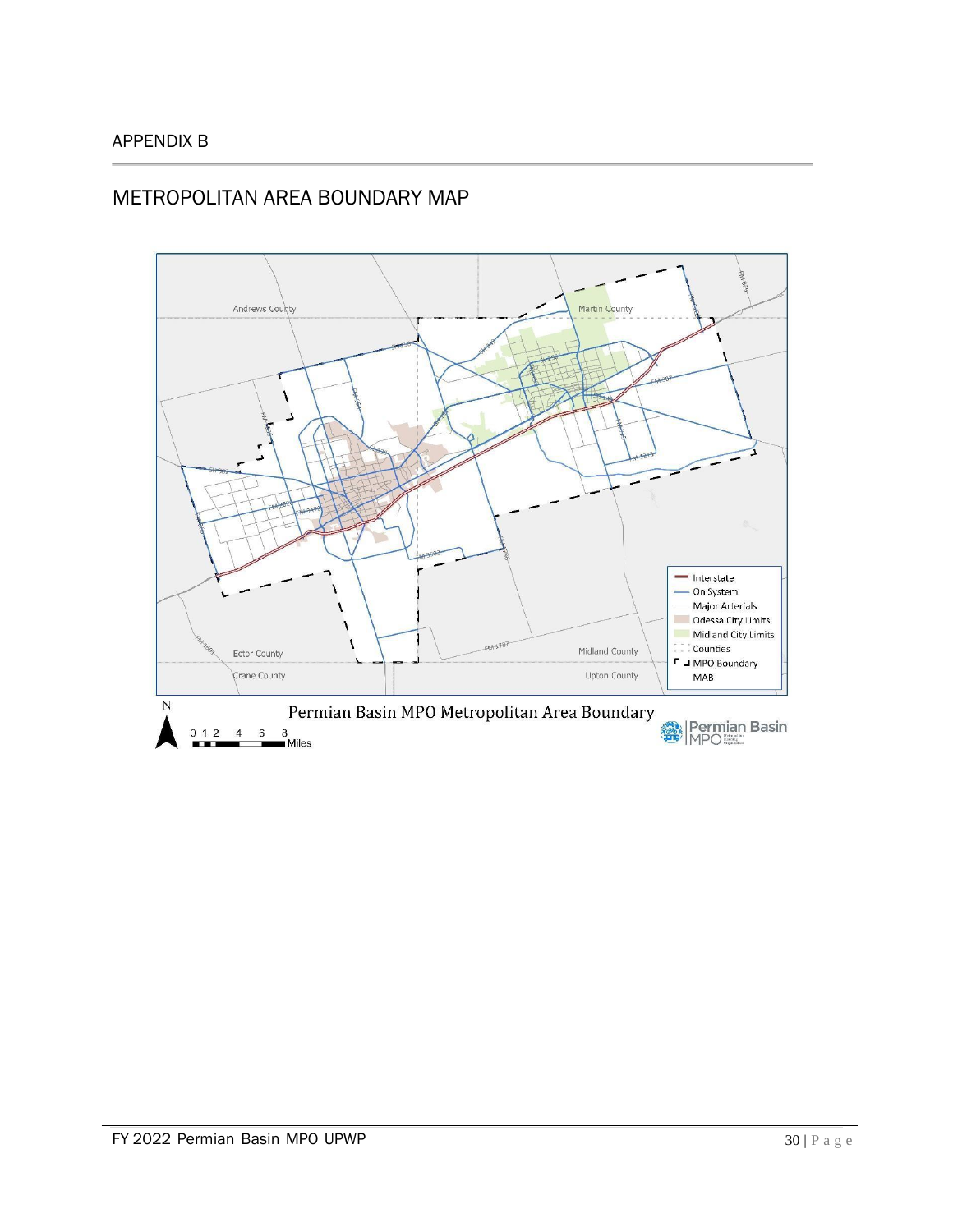# DEBARMENT CERTIFICATION

(Negotiated Contracts)

- (1) The Permian Basin MPO as CONTRACTOR certifies to the best of its knowledge and belief that it and its principals:
	- (a) Are not presently debarred, suspended, proposed for debarment, declared ineligible or voluntarily excluded from covered transactions by any federal department or agency;
	- (b) Have not within a three-year period preceding this proposal been convicted of or had a civil judgment rendered against them for commission of fraud or a criminal offense in connection with obtaining, attempting to obtain, or performing a public\* transaction or contract under a public transaction; violation of federal or state antitrust statutes or commission of embezzlement, theft, forgery, bribery, falsification or destruction of records, making false statements, or receiving stolen property;
	- (c) Are not presently indicted for or otherwise criminally or civilly charged by a governmental entity\* with commission of any of the offenses enumerated in paragraph  $(1)(b)$  of this certification; and
	- (d) Have not within a three-year period preceding this application/proposal had one or more public transactions\* terminated for cause or default.
- (2) Where the CONTRACTOR is unable to certify to any of the statements in this certification, such CONTRACTOR shall attach an explanation to this certification.

*\*federal, state or local*

Debi Hays, Chair, Permian Basin MPO Policy Board

**Chair** Title

07/19/2021 Date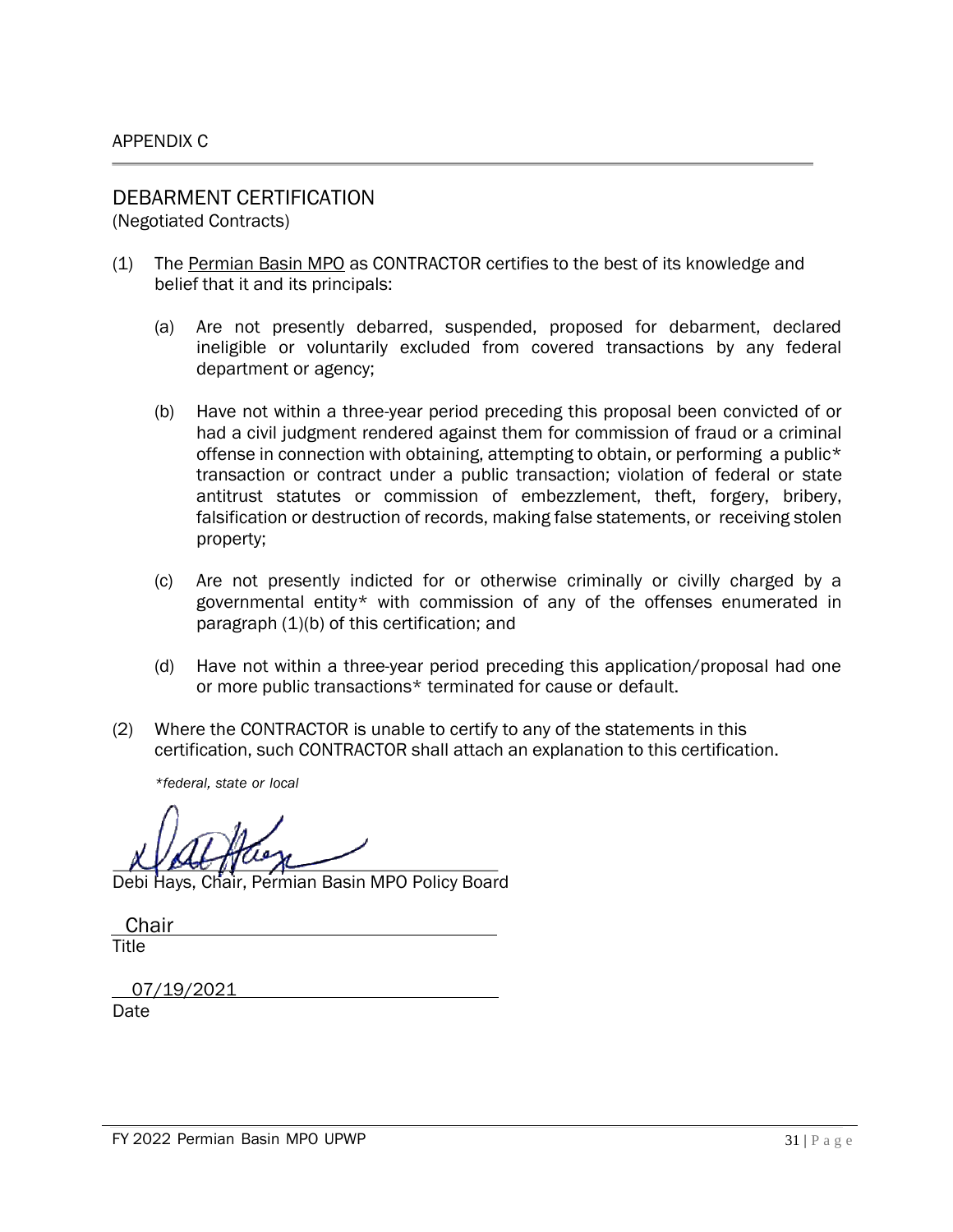#### LOBBYING CERTIFICATION

## CERTIFICATION FOR CONTRACTS, GRANTS, LOANS AND COOPERATIVE AGREEMENTS

The undersigned certifies to the best of his or her knowledge and belief, that:

- (1) No federal appropriated funds have been paid or will be paid by or on behalf of the undersigned, to any person for influencing or attempting to influence an officer or employee of any federal agency, a Member of Congress, an officer or employee of Congress, or an employee of a Memberof Congress in connection with the awarding of any federal contract, the making of any federal grant, the making of any federal loan, the entering into of any cooperative agreement, and the extension, continuation, renewal, amendment, or modification of any federal contract, grant, loan, or cooperative agreement.
- (2) If any funds other than federal appropriated funds have been paid or will be paid to any person for influencing or attempting to influence an officer or employee of any agency, a Member of Congress, an officer or employee of Congress, or an employee of a Member of Congress in connection with this federal contract, grant, loan, or cooperative agreement, the undersigned shall complete and submit Standard Form - LLL, "Disclosure Form to Report Lobbying," in accordance with its instructions.
- (3) The undersigned shall require that the language of this certification be included in the award documents for all subawards at all tiers (including subcontracts, subgrants, and contracts under grants, loans, and cooperative agreements) and that all subrecipients shall certify and disclosure accordingly.

This certification is a material representation of fact upon which reliance was placed when this transaction was made or entered into. Submission of this certification is a prerequisite for making or entering into this transaction imposed by Section 1352, Title 31, U.S. Code. Any person who fails to file the required certification shall be subject to a civil penalty of not less than \$10,000 and not more than \$100,000 for each such failure.

Debi Hays, Chair, Permian Basin MPO Policy Board

| Chair             |
|-------------------|
| Title             |
|                   |
| Permian Basin MPO |

Agency

07/19/2021

Date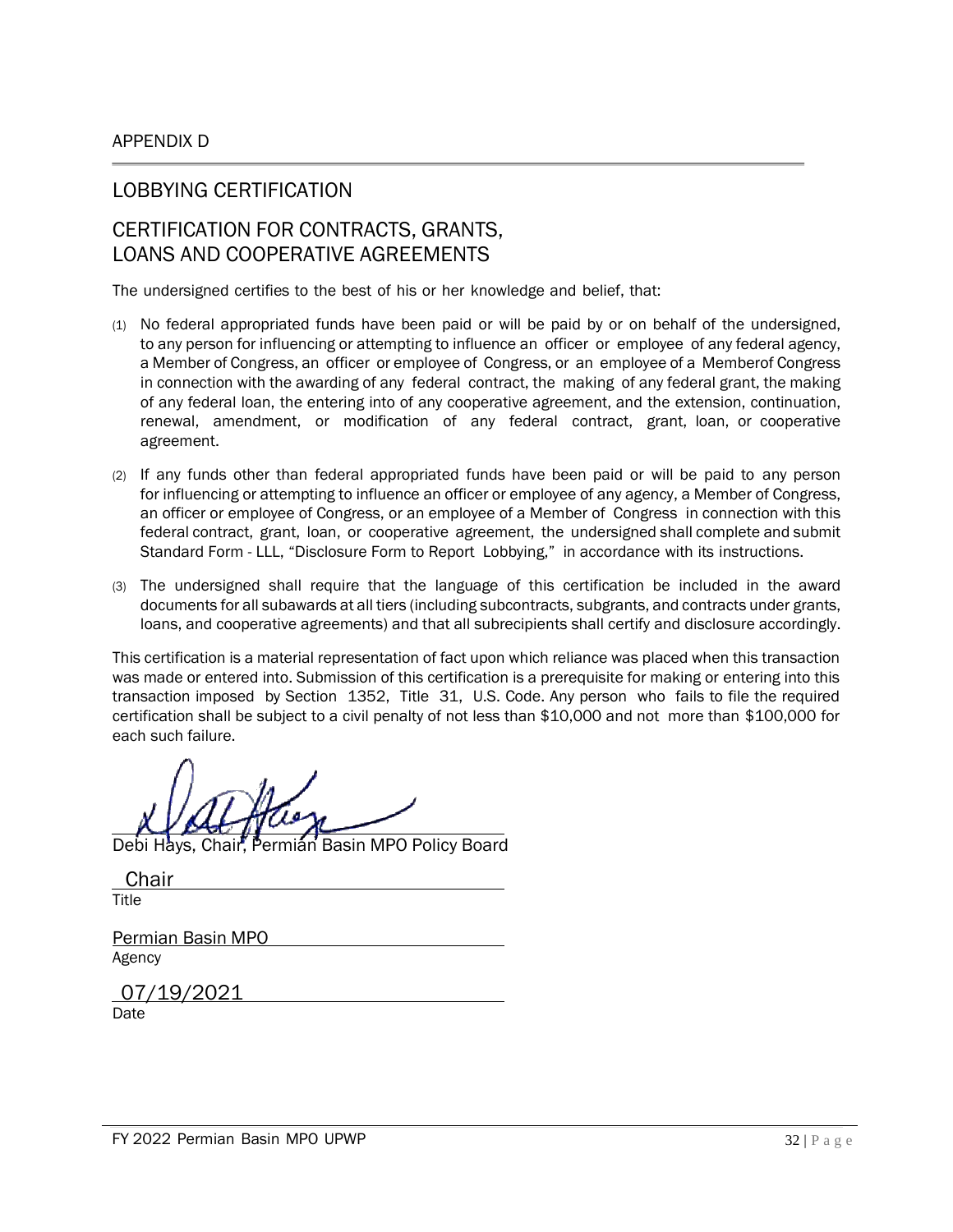CERTIFICATION OF COMPLIANCE

I, Debi Hays, Chair, a duly authorized officer of Permian Basin Metropolitan Planning Organization (MPO) does hereby certify that the contract and procurement procedures that are in effect and used by the forenamed MPO are in compliance with 2 CFR 200, "Uniform Administrative Requirements, Cost Principles, and Audit Requirements for Federal Awards," as it may be revised or superseded.

07/19/2021

Date

Debi Hays, Chair Permian Basin MPO Policy Board

Attest:

Name

**Title** Office Manager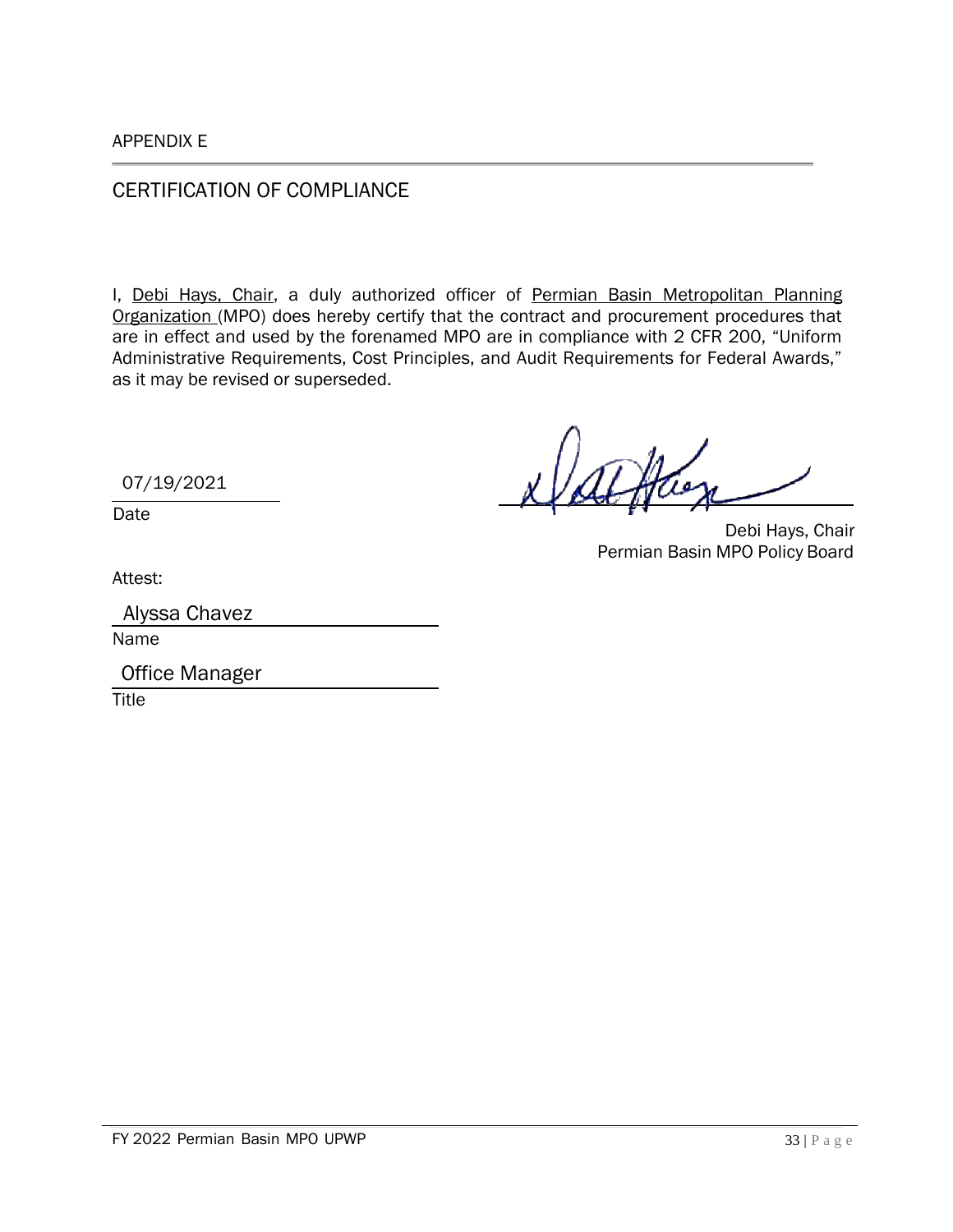APPENDIX F

### CERTIFICATION OF INTERNAL ETHICS AND COMPLIANCE PROGRAM

I, Debi Hays, Chair, a duly authorized officer of Permian Basin Metropolitan Planning Organization (MPO), does hereby certify that the forenamed MPO has adopted and does enforce an internal ethics and compliance program that is designed to detect and prevent violations of law, including regulations and ethical standards applicable to this entity or its officers or employees and that the internal ethics and compliance program satisfies the requirements of by 43 TAC § 31.39 "Required Internal Ethics and Compliance Program" and 43 TAC § 10.51 "Internal Ethics and Compliance Program" as may be revised or superseded.

07/19/2021

Date

Debi Hays, Chair Permian Basin MPO Policy Board

Attest:

|      | Alyssa Chavez |  |  |
|------|---------------|--|--|
| Name |               |  |  |
|      |               |  |  |

Office Manager

**Title**